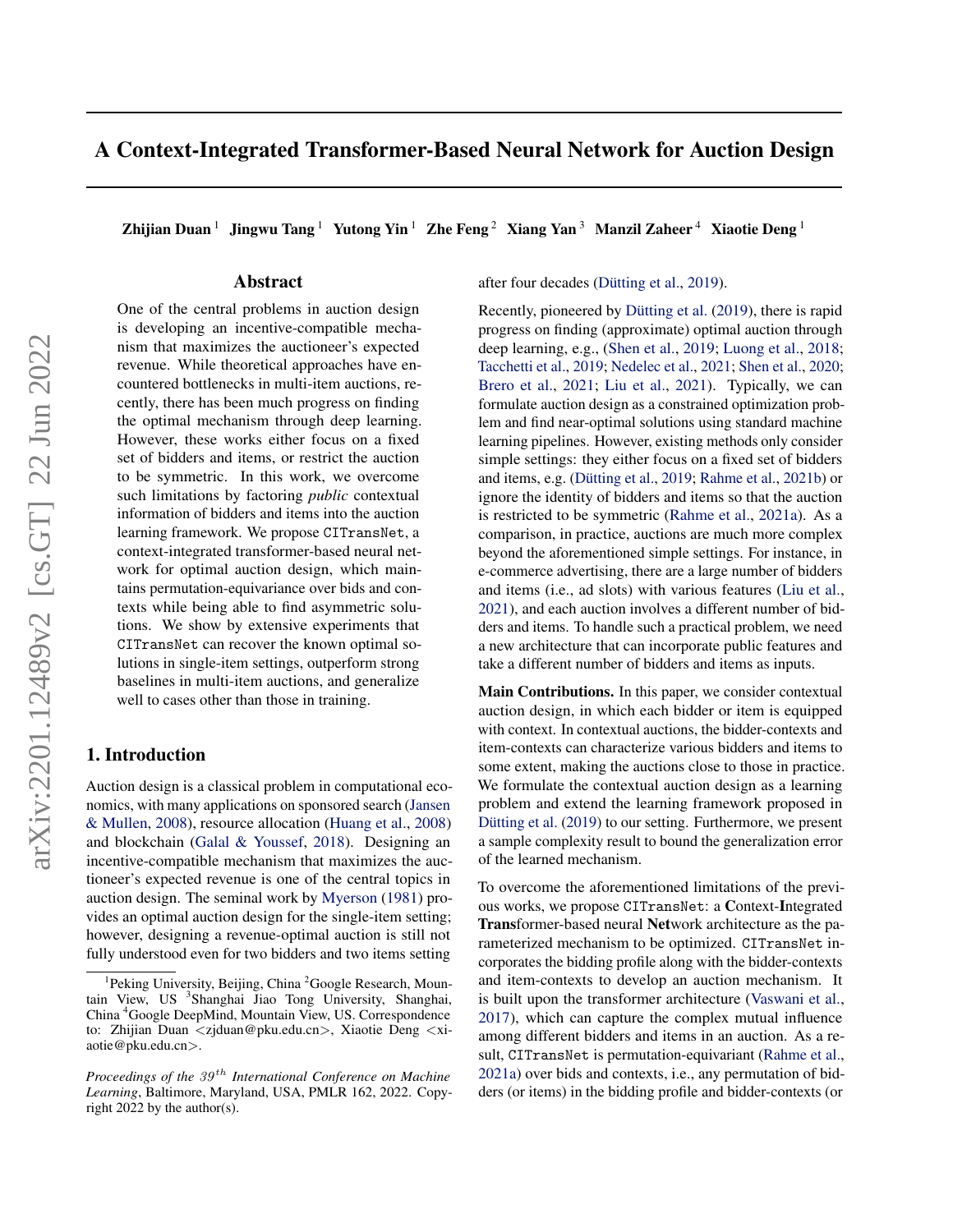item-contexts) would cause the same permutation of auction result (We will provide a formal definition in Remark [3.1\)](#page-5-0). Moreover, in CITransNet, the number of parameters does not depend on the auction scale (i.e., the number of bidders and items), which brings CITransNet the potential of generalizing to auctions with various bidders or items, which we denote as *out-of-setting generalization*.

We show by extensive experiments that CITransNet can almost reach the same result as [Myerson](#page-9-3) [\(1981\)](#page-9-3) in singleitem auctions and can obtain better performance in complex multi-item auctions compared to those strong baseline algorithms we use. Additionally, we also justify its out-of-setting generalization ability. Experimental results demonstrate that, under the same contextual setting, CITransNet can still perform well in auctions with a different number of bidders or items than those in training.

Further Related Work. As discussed before, it is an intricate task to design optimal auctions for multiple bidders and multiple items. Many previous works focus on special cases (to name a few, [Manelli & Vincent](#page-9-11) [\(2006\)](#page-9-11); [Pavlov](#page-9-12) [\(2011\)](#page-9-12); [Giannakopoulos & Koutsoupias](#page-9-13) [\(2014\)](#page-9-13); [Yao](#page-10-2) [\(2017\)](#page-10-2); [Daskalakis et al.](#page-8-2) [\(2017\)](#page-8-2); [Haghpanah & Hartline](#page-9-14) [\(2021\)](#page-9-14)) and the algorithmic characterization of optimal auction (e.g., [Chawla et al.](#page-8-3) [\(2010\)](#page-8-3); [Cai et al.](#page-8-4) [\(2012\)](#page-8-4); [Babaioff et al.](#page-8-5) [\(2014\)](#page-8-5); [Yao](#page-10-3) [\(2014\)](#page-10-3); [Cai & Zhao](#page-8-6) [\(2017\)](#page-8-6); [Hart & Nisan](#page-9-15) [\(2017\)](#page-9-15)). In addition, machine learning has also been applied to find approximate solutions for multiple items settings [\(Balcan](#page-8-7) [et al.,](#page-8-7)  $2008$ ; [Lahaie,](#page-9-16)  $2011$ ; Dütting et al.,  $2015$ ), and there are also many works analyzing the sample complexity of designing optimal auctions [\(Cole & Roughgarden,](#page-8-9) [2014;](#page-8-9) [Devanur et al.,](#page-8-10) [2016;](#page-8-10) [Balcan et al.,](#page-8-11) [2016;](#page-8-11) [Guo et al.,](#page-9-17) [2019;](#page-9-17) [Gonczarowski & Weinberg,](#page-9-18) [2021\)](#page-9-18). In our paper, we follow the paradigm of *automated mechanism design* [\(Conitzer &](#page-8-12) [Sandholm,](#page-8-12) [2002;](#page-8-12) [2004;](#page-8-13) [Sandholm & Likhodedov,](#page-9-19) [2015\)](#page-9-19).

Dütting et al. [\(2019\)](#page-8-0) propose the first neural network framework, RegretNet, to automatically design optimal auctions for general multiple bidders and multiple items settings by modeling an auction as a multi-layer neural network and using standard machine learning pipelines. [Feng et al.](#page-8-14) [\(2018\)](#page-8-14) and [Golowich et al.](#page-9-20) [\(2018\)](#page-9-20) modify RegretNet to handle different constraints and objectives. [Curry et al.](#page-8-15) [\(2020\)](#page-8-15) extend RegretNet to be able to verify strategyproofness of the auction mechanism learned by neural network. ALGNet [\(Rahme](#page-9-9) [et al.,](#page-9-9) [2021b\)](#page-9-9) models the auction design problem as a two-player game through parameterizing the misreporter as well. PreferenceNet [\(Peri et al.,](#page-9-21) [2021\)](#page-9-21) encodes human preference (e.g. fairness) into RegretNet. [Rahme](#page-9-10) [et al.](#page-9-10) [\(2021a\)](#page-9-10) propose a permutation-equivariant architecture called EquivariantNet to design *symmetric* auctions, a special case that is anonymous (bidder-symmetric) and itemsymmetric. In contrast, we study optimal contextual auction design, and our proposed CITransNet is permutationequivariant while not restricted to symmetric auctions.

Existing literatures of contextual auction mainly discuss the online setting of some *known* contextual repeated auctions, e.g., *posted-price auctions* [\(Amin et al.,](#page-8-16) [2014;](#page-8-16) [Mao et al.,](#page-9-22) [2018;](#page-9-22) [Drutsa,](#page-8-17) [2020;](#page-8-17) [Zhiyanov & Drutsa,](#page-10-4) [2020\)](#page-10-4), in which at every round the item is priced by the seller to sell to a strategic buyer, and *second price auctions* [\(Golrezaei et al.,](#page-9-23) [2021\)](#page-9-23). As a comparison, we consider the offline setting of contextual *sealed-bid auction*. We learn the mechanism from historical data and optimize the expected revenue for the auctioneer. Besides, we do not assume the conditional distribution of the bidder's valuation when given both the bidder-context and item-context.

Organization. This paper is organized as follows: In Section [2](#page-1-0) we introduce contextual auction design, model the problem as a learning problem and derive a sample complexity for it; In Section [3](#page-3-0) we present the structure of CITransNet, along with the training and optimization procedure; We conduct experiments in Section [4](#page-6-0) and draw the conclusion in Section [5.](#page-7-0)

# <span id="page-1-0"></span>2. Contextual Auction Design

In this section, we set up the problem of contextual auction design. Then, we extend the learning framework proposed by Dütting et al.  $(2019)$  to our contextual setting.

#### 2.1. Contextual Auction

We consider a contextual auction with n bidders  $N =$  $\{1, 2, \ldots, n\}$  and m items  $M = \{1, 2, \ldots, m\}$ . Each bidder  $i \in N$  is equipped with bidder-context  $x_i \in \mathcal{X} \subset \mathbb{R}^{d_x}$ and each item  $j \in M$  is equipped with item-context  $y_j \in \mathcal{Y} \subset \mathbb{R}^{d_y}$ , in which  $d_x$  and  $d_y$  are the dimensions of bidder-context variables and item-context variables, respectively. Denote  $x = (x_1, x_2, \dots, x_n)$  as the bidder-contexts and  $y = (y_1, y_2, \dots, y_m)$  as the item-contexts. x and y are sampled from underlying joint probability distribution  $\mathcal{D}_{x,y}$ . Let  $v_{ij}$  be the valuation of bidder i for item j. Conditioned on bidder-context  $x_i$  and item-context  $y_j$ ,  $v_{ij}$  is sampled from a distribution  $\mathcal{D}_{v_{ij}|x_i,y_j}$ , i.e., the distribution of  $v_{ij}$ depends on both  $x_i$  and  $y_j$ .

The valuation profile  $v = (v_{ij})_{i \in N, j \in M} \in \mathbb{R}^{n \times m}$  is unknown to the auctioneer, however, she knows the sampled bidder-contexts  $x$  and item-contexts  $y$ . In this paper, we only focus on *additive* valuation setting, i.e., the valuation of each bidder i for a set of items  $S \subseteq M$  is the sum of valuation for each item  $j \in S$ :  $v_{iS} = \sum_{j \in S} v_{ij}$ . At an auction round, each bidder bids for each item. Given the bidding profile (or bids)  $b = (b_{ij})_{i \in N, j \in M}$ , the contextual auction mechanism is defined as follows:

Definition 2.1 (Contextual Auction Mechanism). A contextual auction mechanism  $(q, p)$  consists of an allocation rule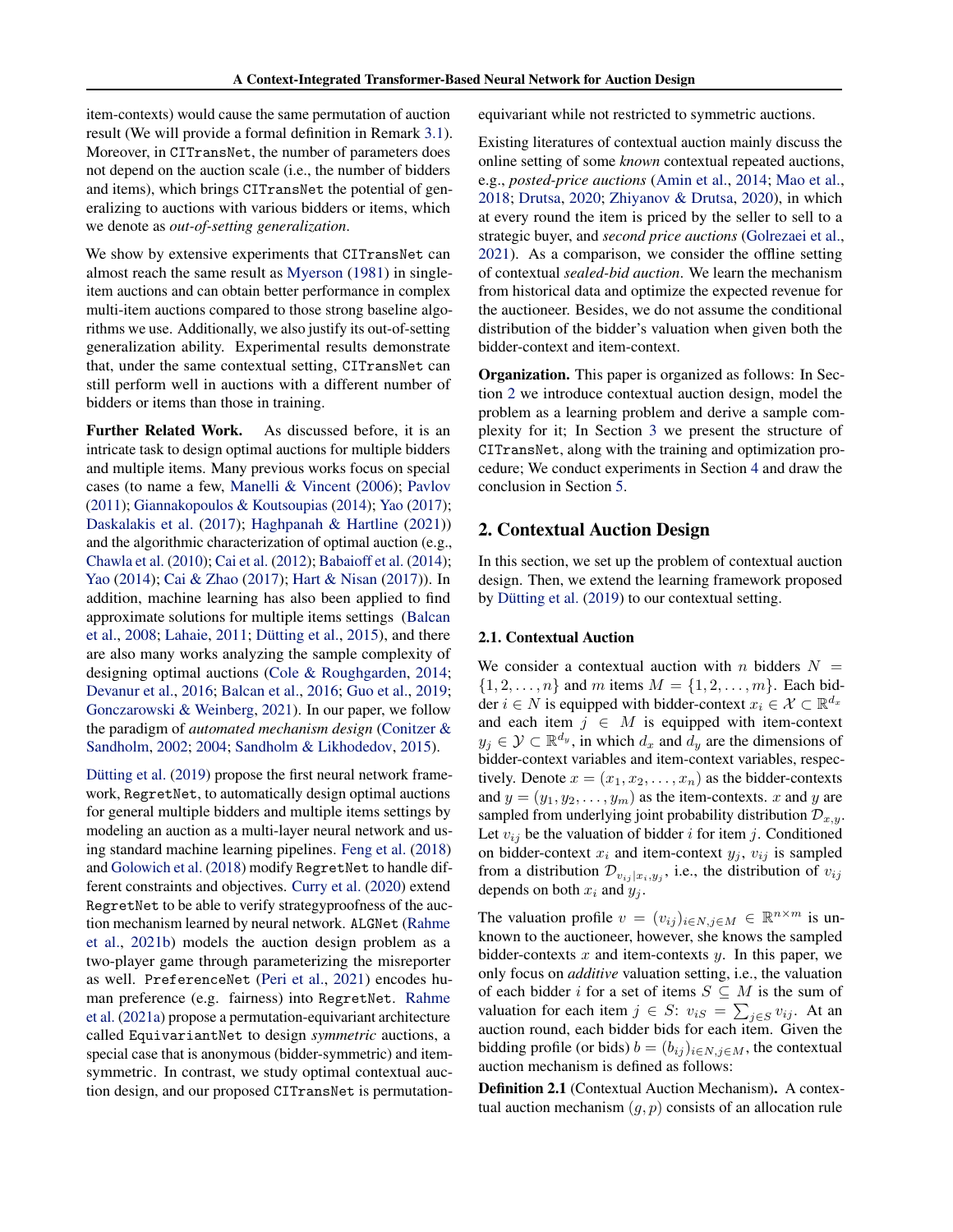$g$  and a payment rule  $p$ :

- The allocation rule  $g = (g_{ij})_{i \in N, j \in M}$ , in which  $g_{ij}$ :  $\mathbb{R}^{n \times m} \times \mathcal{X}^n \times \mathcal{Y}^m \to [0,1]$  computes the probability that item  $j$  is allocated to bidder  $i$ , given the bidding profile  $b \in \mathbb{R}^{n \times m}$ , bidder-contexts  $x \in \mathcal{X}^n$ and item-contexts  $y \in \mathcal{Y}^m$ . For all  $b, x, y$ , and  $j \in M$ , we have  $\sum_{i=1}^{n} g_{ij}(b, x, y) \le 1$  to guarantee no item is allocated more than once.
- The payment rule  $p = (p_1, p_2, \ldots, p_n)$ , in which  $p_i \colon \mathbb{R}^{n \times m} \times \mathcal{X}^n \times \mathcal{Y}^m \to \mathbb{R}_{\geq 0}$  computes the price bidder *i* need to pay, given the bidding profile  $b \in \mathbb{R}^{n \times m}$ , bidder-contexts  $x \in \mathcal{X}^n$  and item-contexts  $y \in \mathcal{Y}^m$ .

Define  $V = V_1 \times V_2 \times \cdots \times V_n$  be the joint valuation profile domain set, in which  $V_i$  is the domain set of all the possible valuation profiles  $v_i = (v_{i1}, v_{i2}, \ldots, v_{im})$ of bidder i. Let  $V_{-i} = (V_1, \ldots, V_{i-1}, V_{i+1}, \ldots, V_n)$  be the joint valuation profile domain set except  $V_i$ . Similarly, we denote  $v_{-i} = (v_1, \ldots, v_{i-1}, v_{i+1}, \ldots, v_n)$  and  $b_{-i} = (b_1, \ldots, b_{i-1}, b_{i+1}, \ldots, b_n)$ . Without loss of generality, we assume  $b_i \in \mathcal{V}_i$  for all  $i \in N$ . Each bidder  $i \in N$ aims to maximize her utility, defined as follows,

Definition 2.2 (Quasilinear utility). In an additive valuation auction setting, the utility of bidder  $i$  under mechanism  $(g, p)$  is defined by

$$
u_i(v_i, b, x, y) = \sum_{j=1}^{m} g_{ij}(b, x, y)v_{ij} - p_i(b, x, y)
$$
 (1)

for all  $v_i \in \mathcal{V}_i, b \in \mathcal{V}, x \in \mathcal{X}^n, y \in \mathcal{Y}^m$ .

In this work, we want the auction mechanism to be *dominant* strategy incentive compatible (DSIC)<sup>[1](#page-2-0)</sup>, defined as below,

Definition 2.3 (DSIC). An auction (g, p) is *dominant strategy incentive compatible* (DSIC) if for each bidder, the optimal strategy is to report her true valuation no matter how others report. Formally, for each bidder  $i \in N$ , for all  $x \in \mathcal{X}^n, y \in \mathcal{Y}^m$  and for arbitrary  $b_{-i} \in \mathcal{V}_{-i}$ , we have

$$
u_i(v_i,(v_i,b_{-i}),x,y)) \ge u_i(v_i,(b_i,b_{-i}),x,y)), \quad (2)
$$

for all  $b_i \in \mathcal{V}_i$ .

Besides, the auction mechanism needs to be *individually rational* (IR), defined as follows,

Definition 2.4 (IR). An auction (g, p) is *individually rational* (IR) if for each bidder, truthful bidding will receive a non-negative utility. Formally, for each bidder  $i \in N$ , for all  $x \in \mathcal{X}^n, y \in \mathcal{Y}^m$  and for arbitrary  $v_i \in \mathcal{V}_i, b_{-i} \in \mathcal{V}_{-i}$ , we have

<span id="page-2-1"></span>
$$
u_i(v_i, (v_i, b_{-i}), x, y) \ge 0.
$$
 (IR)

In a DSIC and IR auction, rational bidders would truthfully report their valuations. Therefore, let  $\mathcal{D}_{v,x,y}$  be the joint distribution of  $v, x$  and  $y$ , the expected revenue is:

$$
rev := \mathbb{E}_{(v,x,y)\sim\mathcal{D}_{v,x,y}}\left[\sum_{i=1}^n p_i(v,x,y)\right].\tag{3}
$$

Optimal contextual auction design aims to find an auction mechanism that maximizes the expected revenue while satisfying the DSIC and IR conditions.

#### 2.2. Contextual Auction Design as a Learning Problem

Similar to Dütting et al. [\(2019\)](#page-8-0), we formulize the problem of optimal auction design as a learning problem. First, we define *ex-post regret*:

Definition 2.5 ((Ex-post) Regret). The ex-post regret for a bidder i under mechanism  $(g, p)$  is the maximum utility gain she can achieve by misreporting when the bids of others are fixed, i.e.,

$$
rgt_i(v, x, y) := \max_{b_i \in \mathcal{V}_i} u_i(v_i, (b_i, v_{-i}), x, y) - u_i(v_i, v, x, y).
$$
\n(4)

In particular, similar to Dütting et al.  $(2019)$ , the DSIC condition is equivalent to  $rgt_i(v, x, y) = 0, \forall i \in N, v \in$  $V, x \in \mathcal{X}^n, y \in \mathcal{Y}^m$ . By assuming that  $\mathcal{D}_{v,x,y}$  has full support on the space of  $(v, x, y)$  and recognizing that the regret is non-negative, an auction satisfies DSIC (except for measure zero events) if

<span id="page-2-2"></span>
$$
\mathbb{E}_{(v,x,y)\sim\mathcal{D}_{v,x,y}}\left[\sum_{i=1}^n rgt_i(v,x,y)\right] = 0.
$$
 (DSIC)

Let  $M$  be the set of all the auction mechanisms that satisfy Equation [\(IR\)](#page-2-1). By setting Equation [\(DSIC\)](#page-2-2) as a constraint, we can formalize the problem of finding an optimal contextual auction as a constraint optimization:

$$
\min_{(g,p)\in\mathcal{M}} - \mathbb{E}_{(v,x,y)\sim\mathcal{D}_{v,x,y}} \left[ \sum_{i=1}^n p_i(v,x,y) \right]
$$
\n
$$
\text{s.t. } \mathbb{E}_{(v,x,y)\sim\mathcal{D}_{v,x,y}} \left[ \sum_{i=1}^n rgt_i(v,x,y) \right] = 0,
$$
\n
$$
(I)
$$

This optimization problem is generally intractable due to the intricate constraints<sup>[2](#page-2-3)</sup>. To handle such a problem, we parameterize the auction mechanism as  $(g^w, p^w)$ , where  $w \in \mathbb{R}^{d_w}$ are the parameters (with dimension  $d_w$ ) to be optimized.

<span id="page-2-0"></span><sup>&</sup>lt;sup>1</sup>There is another weaker notion of incentive compatibility, Bayesian incentive compatibility (BIC), in the literature. In practice, DSIC is more desirable than BIC. It doesn't require prior knowledge of the other bidders and is more robust. In this work, we only focus on DSIC, similar to Dütting et al.  $(2019)$ .

<span id="page-2-3"></span><sup>&</sup>lt;sup>2</sup>In the automated mechanism design literature (Conitzer  $\&$ [Sandholm,](#page-8-12) [2002;](#page-8-12) [2004\)](#page-8-13), Equation [\(I\)](#page-2-2) can be formulated as a linear programming. However, this LP is hard to solve in practice because of the exponential number of constraints, even for discrete value distribution settings.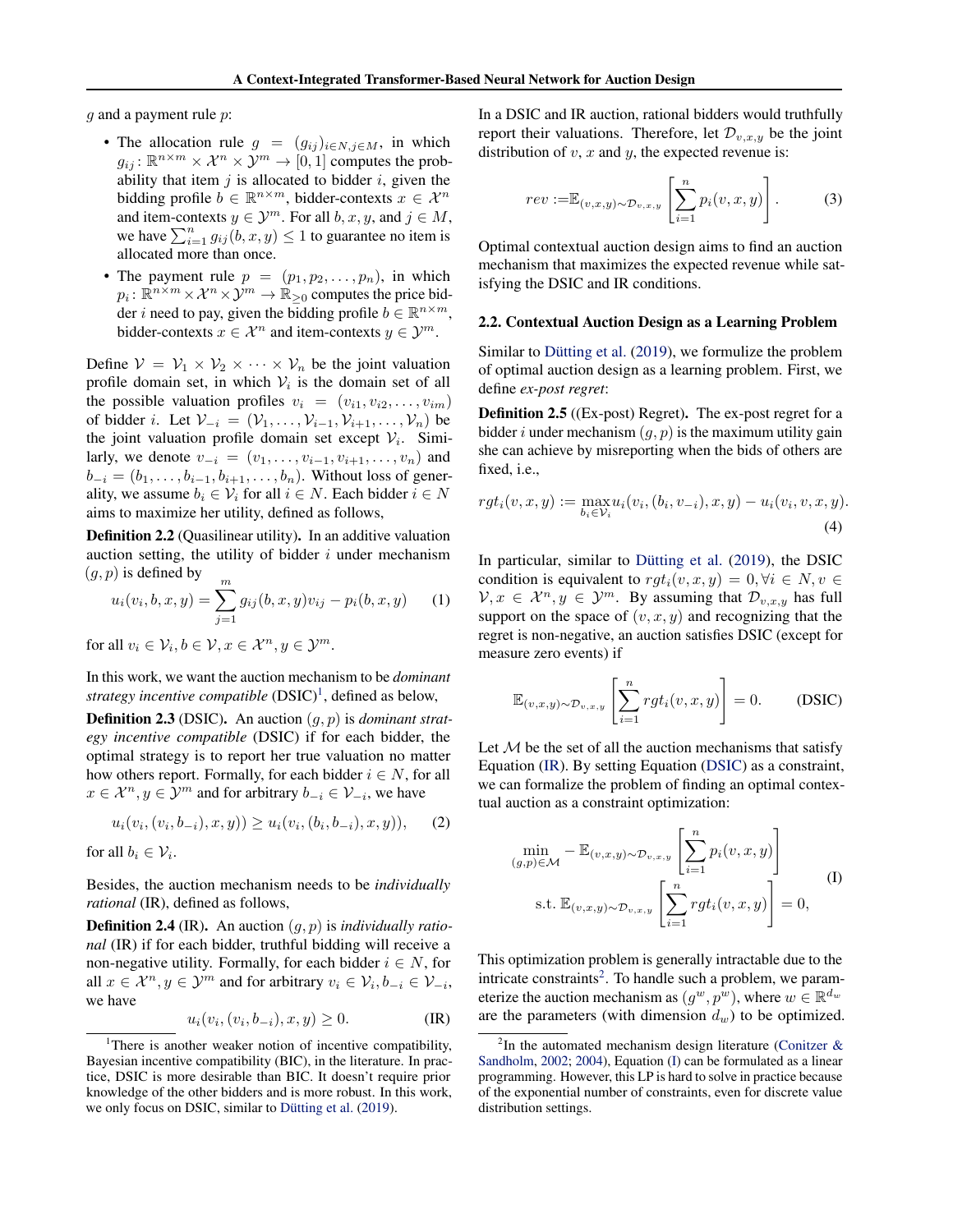All the expectation terms are computed empirically by  $L$ samples of  $(v, x, y)$  independently drawn from  $\mathcal{D}_{v,x,y}$ . The empirical ex-post regret for bidder  $i$  under parameters  $w$  is defined as

$$
\widehat{rgt}_{i}(w) := \frac{1}{L} \sum_{\ell=1}^{L} rgt_{i}^{w}(v^{(\ell)}, x^{(\ell)}, y^{(\ell)}),
$$
 (5)

where  $rgt_i^w(v, x, y)$  is computed based on the parameterized mechanism  $(g^w, p^w)$ . On top of that, the learning formulation of Equation [\(I\)](#page-2-2) is

<span id="page-3-1"></span>
$$
\min_{w \in \mathbb{R}^{d_w}} -\frac{1}{L} \sum_{\ell=1}^{L} \sum_{i=1}^{n} p_i^w(v^{(\ell)}, x^{(\ell)}, y^{(\ell)})
$$
\n
$$
\text{s.t.} \quad \widehat{rgt}_i(w) = 0, \forall i \in N
$$
\n(II)

Equation [\(IR\)](#page-2-1) can be satisfied through the architecture design. See Section [3.4](#page-4-0) for the discussion.

### <span id="page-3-3"></span>2.3. Sample Complexity

We provide a sample complexity to bound the two gaps at the same time: the gap between empirical revenue and expected revenue, and the gap between empirical regret and expected regret. Such result justifies the feasibility to approximately solve Equation [\(I\)](#page-2-2) by Equation [\(II\)](#page-3-1).

For contextual auction mechanism class M, similar to Dütting et al. [\(2019\)](#page-8-0), we measure the capacity of  $M$  via *covering numbers* [\(Shalev-Shwartz & Ben-David,](#page-9-24) [2014\)](#page-9-24). We define the  $\ell_{\infty,1}$ -distance between two auction mechanisms  $(g, p), (g', p') \in \mathcal{M}$  as  $\max_{v, x, y} \sum_{i \in N, j \in M} |g_{ij}(v, x, y) |g'_{ij}(v,x,y)| + \sum_{i \in N} |p_i(v,x,y) - p'_i(v,x,y)|$ . For all  $r > 0$ , let  $\mathcal{N}_{\infty,1}(\mathcal{M}, r)$  be the minimum number of balls with radius  $r$  that cover all the mechanisms in  $M$  under  $\ell_{\infty,1}$ -distance (called the *r*-covering number of M). We have the following result:

<span id="page-3-2"></span>Theorem 2.6. *For each bidder* i*, assume w.l.o.g. that the valuation function*  $v_i$  *satisfies*  $v_i(S) \leq 1, \forall S \subseteq M$ *. Fix*  $\delta, \epsilon \in (0, 1)$ , for any  $(g^w, p^w) \in \mathcal{M}$ , when

$$
L \ge \frac{9n^2}{2\epsilon^2} \left( \ln \frac{4}{\delta} + \ln \mathcal{N}_{\infty,1}(\mathcal{M}, \frac{\epsilon}{6n}) \right),\tag{6}
$$

*with probability at least* 1 − δ *over draw of training set* S *of* L samples from  $\mathcal{D}_{v,x,y}$ , we have both

$$
\left| \sum_{i=1}^{n} \left( \mathbb{E}_{(v,x,y)} p_i^w(v,x,y) - \sum_{\ell=1}^{L} \frac{p_i^w(v^{(\ell)}, x^{(\ell)}, y^{(\ell)})}{L} \right) \right| \le \epsilon,
$$
\n(7)

<span id="page-3-5"></span>*and*

$$
\left| \mathbb{E}_{(v,x,y)\sim\mathcal{D}_{v,x,y}} \Big[\sum_{i=1}^n rgt_i^w(v,x,y)\Big] - \sum_{i=1}^n \widehat{rgt}_i(w) \right| \le \epsilon.
$$
\n(8)

See Appendix [E](#page-13-0) for detailed proofs.

#### <span id="page-3-0"></span>3. Model Architecture

In this section, we describe CITransNet, the proposed context-integrated transformer-based neural network for computing allocation and payment in Equation [\(II\)](#page-3-1).

#### 3.1. Overview of CITransNet

As shown in Figure [1,](#page-4-1) CITransNet takes the bidding profile  $b \in \mathbb{R}^{n \times m}$ , bidder-contexts x and item-contexts y as inputs. An input layer is used first to compute a d-dimensional feature vector for each bidder-item pair. Afterward, the features of all the bidder-item pairs, i.e.,  $I \in \mathbb{R}^{n \times m \times d}$ , are fed into one or multiple interaction layers. Such transformer-based interaction layers model the interactions between bidders and items. The global feature maps  $F \in \mathbb{R}^{n \times m \times 3}$  are obtained through the last interaction layer. Finally, we compute the allocation result  $g^w(b, x, y)$  and payment result  $p^{w}(b, x, y)$  through the final output layer.

#### 3.2. Input Layer

First, we apply a pre-processing to obtain a representation  $e_{x_i} \in \mathbb{R}^{d'_x}$  for each bidder context  $x_i$  and  $f_{y_j} \in \mathbb{R}^{d'_y}$  for each item context  $y_i$ :

- If  $x_i$  (or  $y_j$ ) is drawn from a continuous space, simply set  $e_{x_i} = x_i$  (or  $f_{y_j} = y_j$ ).
- If  $x_i$  (or  $y_i$ ) is only drawn from some finite types, embed it into a continuous space, similarly as the common procedure in word embedding [\(Mikolov et al.,](#page-9-25) [2013\)](#page-9-25). The corresponding embedding is  $e_{x_i}$  (or  $f_{y_j}$ ).

We construct the initial representation for each bidder-item pair:  $E = (E_{i,j})_{i \in N, j \in M}$ , in which

$$
E_{ij} = [b_{ij}; e_{x_i}; f_{y_j}] \in \mathbb{R}^{1+d'_x + d'_y}, \tag{9}
$$

Afterwards, two  $1 \times 1$  convolutions with a ReLU activation are applied to  $E$  and reduce the third-dimension of  $E$  from  $1 + d'_x + d'_y$  to  $d - 1$ . Formally,

$$
E' = \text{Conv}_2(\text{ReLU}(\text{Conv}_1(E))) \in \mathbb{R}^{n \times m \times (d-1)}, (10)
$$

<span id="page-3-4"></span>where both  $Conv_1$  and  $Conv_2$  are  $1 \times 1$  convolutions, and  $ReLU(x) := max(x, 0)$ . By concatenating E' and the bids b, we get  $I \in \mathbb{R}^{n \times m \times d}$ , the output of our input layer:

$$
I = [b; E'] \in \mathbb{R}^{n \times m \times d},\tag{11}
$$

where feature  $I_{ij} \in \mathbb{R}^d$  in *I* captures the bidding and context information of the corresponding bidder-item pair.

### 3.3. Interaction Layer

Given the representation for all bidder-item pairs  $I \in$  $\mathbb{R}^{n \times m \times d}$ , we move on to model the interactions between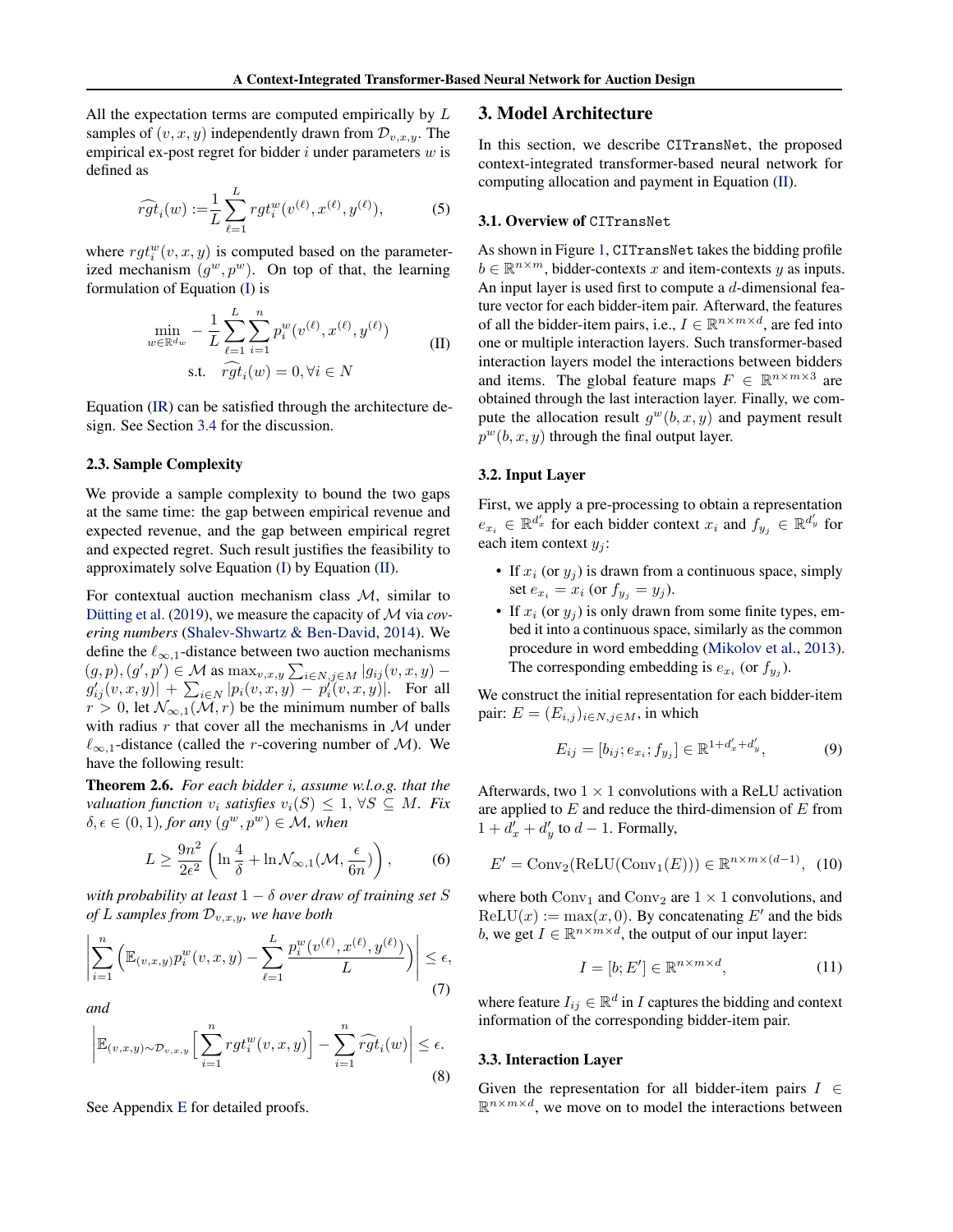<span id="page-4-1"></span>

Figure 1: A schematic view of CITransNet, which takes the bidding profile  $b \in \mathbb{R}^{n \times m}$ , bidder-contexts  $x \in \mathcal{X}^n$  and item-contexts  $y \in \mathcal{Y}^m$  as inputs. We first embeds x and y into  $e_x \in \mathbb{R}^{d'_x}$  and  $f_y \in \mathbb{R}^{d'_y}$ , and then assemble  $e_x$ ,  $f_y$  and b into  $E \in \mathbb{R}^{n \times m \times (1+d'_x+d'_y)}$ , the initial representation for each bidder-item pair. The remaining part of our input layer along with one or more transformer-based interaction layers are adopted to model the mutual interactions among different bidders and items. Based on the output  $F \in \mathbb{R}^{n \times m \times 3}$  of the last interaction layer, we compute the allocation and payment result via the final output layer.

different bidders and items, which is illustrated in the lower part of Figure [1.](#page-4-1) The interaction layer is built based upon transformer model [\(Vaswani et al.,](#page-10-1) [2017\)](#page-10-1), which can be used to capture the high-order feature interactions of input through the multi-head self-attention module [\(Song et al.,](#page-10-5) [2019\)](#page-10-5). See Appendix [A](#page-11-0) for a description of transformer.

Precisely, for each bidder  $i$ , we model its interactions with all the  $m$  items through transformer on the *i*-th row of  $I$ (denoted as  $I_{i, \cdot} \in \mathbb{R}^{m \times d_h}$ ):

$$
I_{i,\cdot}^{\text{row}} = \text{transformer}(I_{i,\cdot}) \in \mathbb{R}^{m \times d_h}, \forall i \in N,\qquad(12)
$$

where  $d_h$  is the size of the hidden nodes in the MLP part of the transformer. Symmetrically, for each item  $j$ , we model its interactions with all the  $n$  bidders through another transformer on the *j*-th column of *I* (called  $I_{\cdot,j} \in \mathbb{R}^{n \times d_h}$ ):

$$
I_{\cdot,j}^{\text{column}} = \text{transformer}(I_{\cdot,j}) \in \mathbb{R}^{n \times d_h}, \forall j \in M. \quad (13)
$$

Afterwards, the global representation for all the bidder-item pairs is obtained by the average of all the features

$$
e^{\text{global}} = \frac{1}{nm} \sum_{i=1}^{n} \sum_{j=1}^{m} I_{ij} \in \mathbb{R}^{d}.
$$
 (14)

Combining  $I^{\text{row}}$ ,  $I^{\text{column}}$  and  $e^{\text{global}}$  together, we get new features  $I'_{ij}$  for each bidder-item pair

$$
I'_{ij} := [I_{ij}^{\text{row}}, I_{ij}^{\text{column}}; e^{\text{global}}] \in \mathbb{R}^{2d_h + d} \tag{15}
$$

Finally, as what we did in input layer, two  $1 \times 1$  convolutions with a ReLU activation are applied on  $I'$  in order to reduce the third dimension of  $I'$  from  $2d_h + d$  to  $d_{\text{out}}$ . Formally,

$$
F = \text{Conv}_4(\text{ReLU}(\text{Conv}_3(I'))) \in \mathbb{R}^{n \times m \times d_{\text{out}}}, \quad (16)
$$

where both  $Conv_4$  and  $Conv_3$  are  $1 \times 1$  convolutions, and  $F$  is the output of the interaction layer. By stacking multiple interaction layers, we can model higher-order interactions among all the bidders and items.

#### <span id="page-4-0"></span>3.4. Output Layer

In the last interaction layer, we set  $d_{\text{out}} = 3$  and get the global feature maps  $F = (F^h, F^q, F^p) \in \mathbb{R}^{n \times m \times 3}$ , which will be used to compute the final allocation and payment in the output layer.

The first feature map  $F^h \in \mathbb{R}^{n \times m}$  is used to compute the original allocation probability  $h^{w}(b, x, y) \in [0, 1]^{n \times m}$  by softmax activation function on each column of  $F<sup>h</sup>$ , i.e.,

$$
h_{\cdot,j}^w = \text{Softmax}(F_{\cdot,j}^h), \forall j \in M. \tag{17}
$$

Here  $h_{i,j}^w$  is the probability that item j is allocated to bidder i and we have  $\sum_{i=1}^{n} h_{i,j}^w = 1$  for each item  $j \in M$ .

Since some item  $j$  may not be allocated to any bidder, we use the second feature map  $F<sup>q</sup>$  to adjust  $h<sub>w</sub>$ . The weight  $q^w(b, x, y) \in (0, 1)^{n \times m}$  of each probability is computed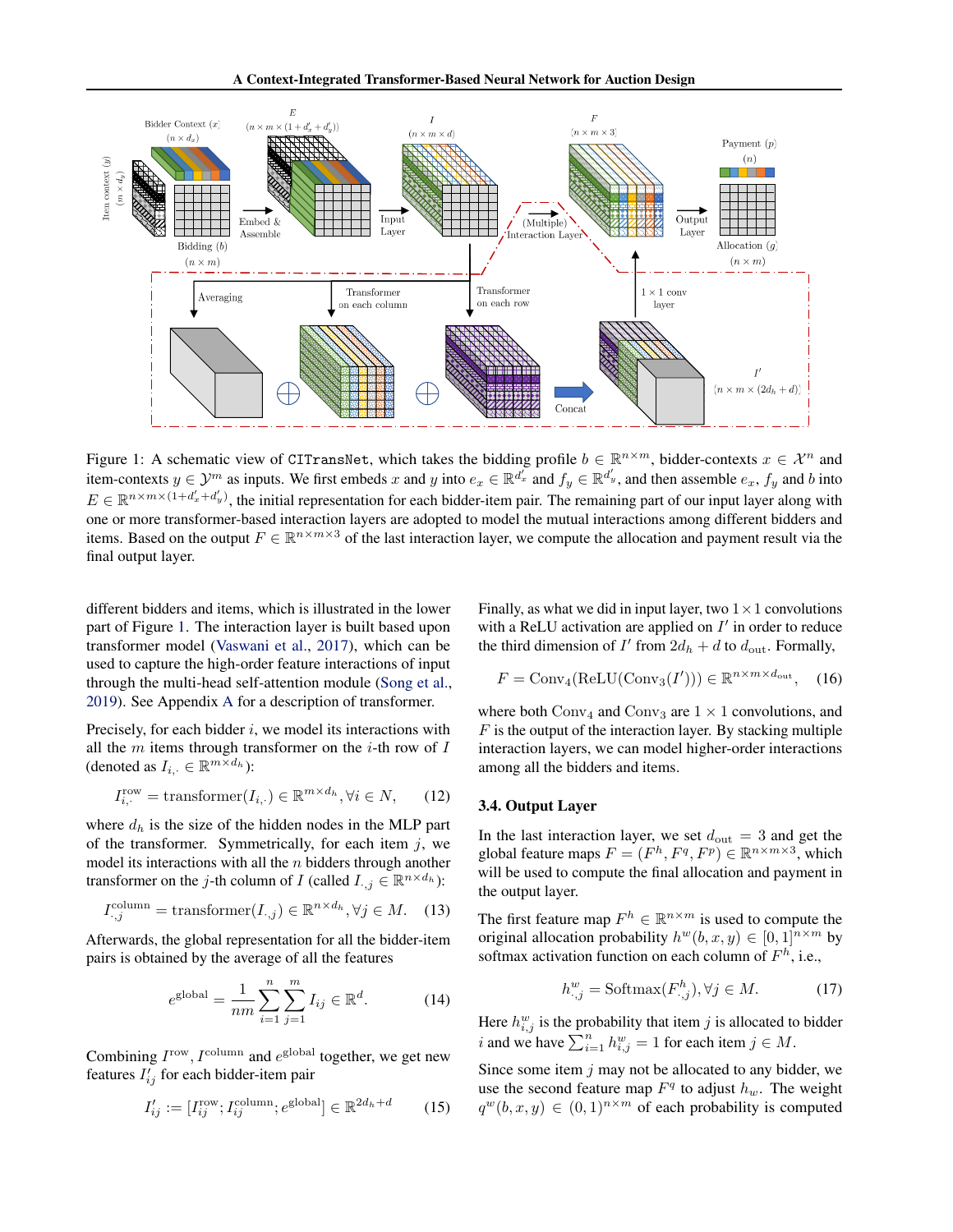through sigmoid activation on  $F<sup>q</sup>$ :

$$
q_{i,j}^w = \text{Sigmoid}(F_{i,j}^q), \forall i \in N, \forall j \in M,
$$
 (18)

where  $\text{Sigmoid}(x) := \frac{1}{1 + e^{-x}} \in (0, 1)$ .

The allocation result  $g^w$  is then obtained by combining  $h^w$ and  $q^w$  together:

$$
g_{ij}^{w}(b,x,y) = q_{ij}^{w}(b,x,y)h_{ij}^{w}(b,x,y).
$$
 (19)

As a result, we have  $0 < \sum_{i=1}^{n} g_{i,j}^{w}(b, x, y) < 1$  for each item  $j \in M$ .

For payment, we compute payment fraction  $\tilde{p}^w(b, x, y) \in$  $(0, 1)^n$  via the third feature map  $F^p$ :

$$
\tilde{p}_i^w = \text{Sigmoid}\left(\frac{1}{m}\sum_{j=1}^m F_{ij}^p\right), \forall i \in N,\tag{20}
$$

where  $\tilde{p}_i^w$  is the fraction of bidder i's utility that she has to pay to the auctioneer. Given the allocation  $g^w$  and payment fraction  $\tilde{p}^w$ , the payment for bidder *i* is

$$
p_i^w(b, x, y) = \tilde{p}_i^w(b, x, y) \sum_{j=1}^m g_{ij}^w(b, x, y) b_{ij}.
$$
 (21)

By doing so, Equation [\(IR\)](#page-2-1) is satisfied.

<span id="page-5-0"></span>*Remark* 3.1 (Permutation-equivariant)*.* Similar to the definition in [Rahme et al.](#page-9-10) [\(2021a\)](#page-9-10), we say an auction mechanism  $(g^w, p^w)$  is permutation-equivariant if for any two permutation matrices  $\Pi_n \in \{0,1\}^{n \times n}$  and  $\Pi_m \in$  ${0,1}^{m \times m}$ , and any input (including bids  $b \in \mathbb{R}^{n \times m}$ , bidder-contexts  $x \in \mathbb{R}^{n \times d_x}$  and item-contexts  $y \in \mathbb{R}^{m \times d_y}$ ), we have  $g^w(\Pi_n b\Pi_m, \Pi_n x, \Pi_m^T y) = \Pi_n g^w(b, x, y) \Pi_m$  and  $p^w(\Pi_n b\Pi_m, \Pi_n x, \Pi_m^T y) = \Pi_n p^w(b, x, y)$ . Transformer is known to be permutation-equivariant, since it maps each embedding in input to a new embedding that incorporates the information of the *set* of all the input embeddings. Moreover, the  $1 \times 1$  convolutions we use in CITransNet are all per bidder-item wise, i.e., acting on each bidder-item pair. As a result, CITransNet maintains permutation-equivariant.

### 3.5. Optimization and training

Similar to Dütting et al. [\(2019\)](#page-8-0), CITransNet is optimized through the augmented Lagrangian method. The Lagrangian with a quadratic penalty is:

<span id="page-5-4"></span>
$$
\mathcal{L}_{\rho}(w; \lambda) = -\frac{1}{L} \sum_{\ell=1}^{L} \sum_{i=1}^{n} p_{i}^{w}(v^{(\ell)}, x^{(\ell)}, y^{(\ell)}) + \sum_{i=1}^{n} \lambda_{i} \widehat{rgt}_{i}(w) + \frac{\rho}{2} \sum_{i=1}^{n} (\widehat{rgt}_{i}(w))^{2},
$$
\n(22)

where  $\lambda = (\lambda_1, \lambda_2, \dots, \lambda_n) \in \mathbb{R}^n$  is the Lagrange multipliers, and  $\rho > 0$  is a hyperparameter that controls the weight

of the quadratic penalty. During optimization, we update the model parameters and Lagrange multipliers in turn, i.e., we alternately find  $w^{new} \in \arg\min_{w} \mathcal{L}_{\rho}(w^{old}, \lambda^{old})$  and update  $\lambda_i^{new} = \lambda_i^{old} + \rho \cdot \widehat{rgt}_i(w^{new}), \forall i \in N$ . See Appendix [B](#page-11-1) for a detailed optimization and training procedure.

# 4. Experiments

In this section, we conduct empirical experiments to show the effectiveness of CITransNet in different contextual auctions<sup>[3](#page-5-1)</sup>. Afterward, we demonstrate the out-of-setting generalization ability for CITransNet by evaluating the trained model in settings with different numbers of bidders or items. Our experiments are run on a Linux machine with NVIDIA Graphics Processing Unit (GPU) cores. Each result is obtained by averaging across 5 different runs. We ignore the standard deviation since it is small in all the experiments.

Baseline Methods. We compare CITransNet with the following baselines: 1) Item-wise Myerson, a strong baseline used in Dütting et al.  $(2019)$ , which independently applies Myerson auction with respect to each item  $4$ ; 2) RegretNet (Dütting et al., [2019\)](#page-8-0), which adopts fullyconnected neural networks to compute auction mechanism; EquivariantNet [\(Rahme et al.,](#page-9-10) [2021a\)](#page-9-10), which is a permutation-equivariant architecture to design the spe-cial mechanism of symmetric auctions<sup>[5](#page-5-3)</sup>; 3) CIRegretNet and CIEquivariantNet, which are the context-integrated version of RegretNet and EquivariantNet. Specifically, we replace the interaction layers of our CITransNet with RegretNet and EquivariantNet, respectively. We set these baselines to evaluate the effectiveness of our transformer-based interaction layers.

See Appendix [C](#page-12-0) for implementation details of all methods.

Evaluation. Following Dütting et al. [\(2019\)](#page-8-0) and [Rahme](#page-9-10) [et al.](#page-9-10) [\(2021a\)](#page-9-10), to evaluate each method, we adopt empirical revenue (the minus objective in Equation [\(II\)](#page-3-1)) and empirical ex-post regret average across all the bidders  $\widehat{rgt} := \frac{1}{n} \sum_{i=1}^{n} \widehat{rgt_i}$ . We obtain the empirical regret for each bidder by executing gradient ascent on her bids  $b_i$  for

<span id="page-5-1"></span> $3$ Our implementation is available at [https://github.](https://github.com/zjduan/CITransNet) [com/zjduan/CITransNet](https://github.com/zjduan/CITransNet).

<span id="page-5-2"></span><sup>&</sup>lt;sup>4</sup>Bundle Myerson is another baseline used in Dütting et al. [\(2019\)](#page-8-0) that satisfies both DSIC and IR. However, we find it always performs worse than Item-wise Myerson, both in our experi-ments and in Dütting et al. [\(2019\)](#page-8-0). Therefore, we do not present its results.

<span id="page-5-3"></span><sup>&</sup>lt;sup>5</sup>While [Rahme et al.](#page-9-9) [\(2021b\)](#page-9-9) formulate auction learning as an adversarial learning framework, we view this as an orthogonal problem since this work mainly focuses on the innovation of neural architectures. Therefore, to make a fair comparison, we adopt the learning framework in Dütting et al.  $(2019)$  for the baselines and leave the adversarial learning framework extension for future work.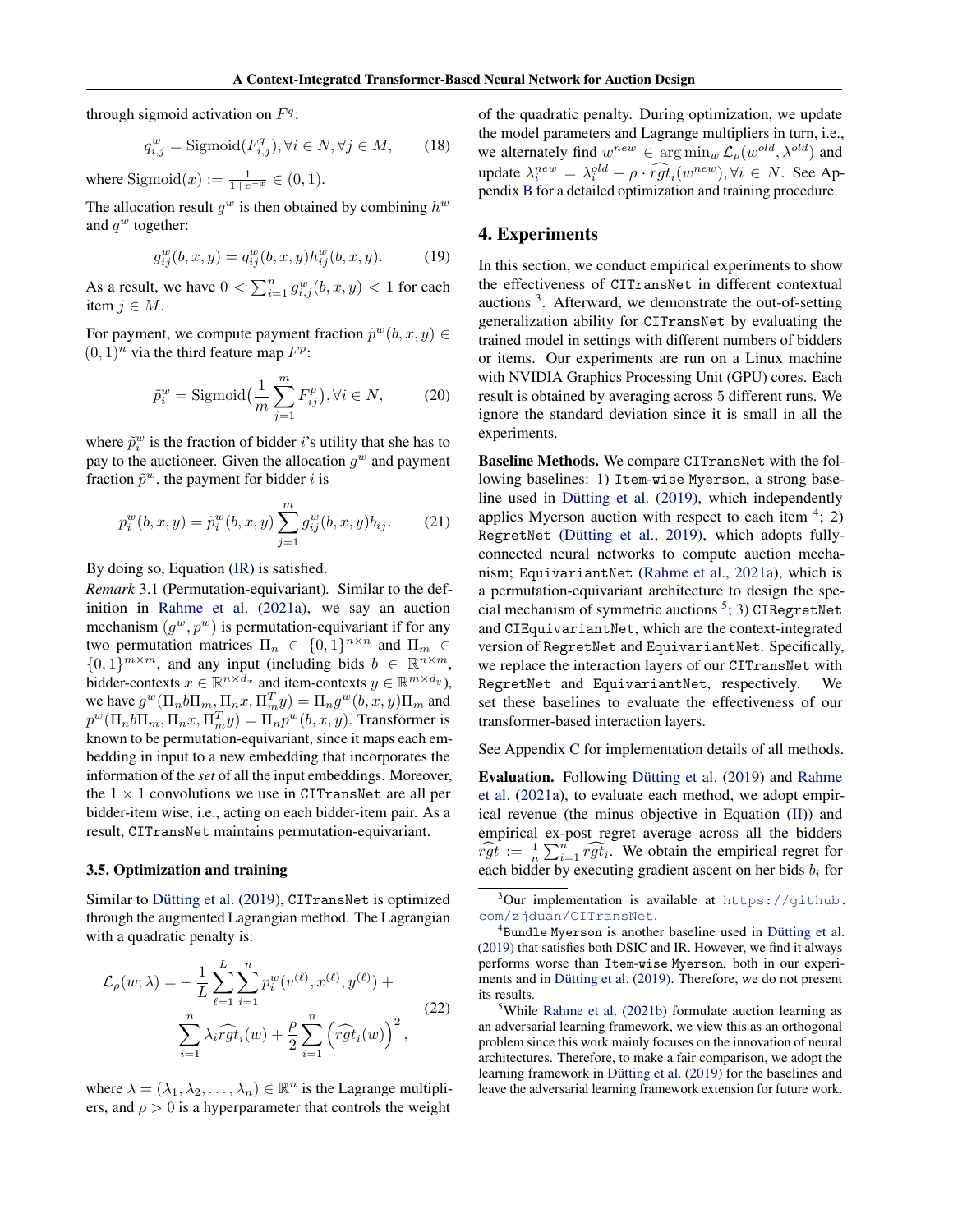| Method                          |                | A: $3 \times 1$<br>$ \mathcal{X}  = 5,  \mathcal{Y}  = 1$ |                | $B: 3 \times 1$<br>$ \mathcal{X}  = 5,  \mathcal{Y}  = 2$ | $C: 5 \times 1$<br>$\mathcal{X}, \mathcal{Y} \subset \mathbb{R}^{10}$ |                       |  |
|---------------------------------|----------------|-----------------------------------------------------------|----------------|-----------------------------------------------------------|-----------------------------------------------------------------------|-----------------------|--|
|                                 | rev            | rqt                                                       | rev            | rqt                                                       | rev                                                                   | rqt                   |  |
| Optimal                         | 0.594          |                                                           | 0.456          |                                                           | 0.367                                                                 |                       |  |
| RegretNet<br>EquivariantNet     | 0.516<br>0.498 | < 0.001<br>< 0.001                                        | 0.412<br>0.403 | < 0.001<br>< 0.001                                        | 0.329<br>0.311                                                        | < 0.001<br>< 0.001    |  |
| CIRegretNet<br>CIEquivariantNet | 0.594<br>0.590 | < 0.001<br>< 0.001                                        | 0.453<br>0.452 | < 0.001<br>< 0.001                                        | 0.364<br>0.360                                                        | < 0.001<br>${<}0.001$ |  |
| CITransNet                      | 0.593          | < 0.001                                                   | 0.454          | < 0.001                                                   | 0.366                                                                 | ${<}0.001$            |  |

<span id="page-6-0"></span>Table 1: Experiment results of known settings (Setting [A](#page-6-1)[-C\)](#page-6-2). The optimal solutions are given by [Myerson](#page-9-3) [\(1981\)](#page-9-3). Each experiment is run 5 times and the average results are presented.

200 iterations. We run such gradient ascent for 100 times with different initial bids  $b_i^{(0)}$ , and the maximum regret is recorded for bidder i.

Single-item Contextual Auctions. First, we evaluate CITransNet in single-item auctions, whose optimal solutions are given by [Myerson](#page-9-3) [\(1981\)](#page-9-3). We aim to justify whether CITransNet can recover the near-optimal solutions. The specific single-item auctions we consider are:

- <span id="page-6-1"></span>(A) 3 bidders and 1 item, with discrete bidder-contexts and item-context, in which  $\mathcal{X} = \{1, 2, 3, 4, 5\}$  and  $\mathcal{Y} = \{1\}$ . Both contexts are independently and uniformly sampled. Given  $x_i \in \mathcal{X}$  and  $y_1 = 1$ ,  $v_{i1}$  is drawn according to the truncated normal distribution  $\mathcal{N}(\frac{x_i}{6}, 0.1)$  in [0, 1].
- <span id="page-6-3"></span>(B) 3 bidders and 1 item, with discrete bidder-contexts and item-context, in which  $\mathcal{X} = \{1, 2, 3, 4, 5\}$  and  $\mathcal{Y} =$ {1, 2}. Both contexts are independently and uniformly sampled. Given  $x_i \in \mathcal{X}$ ,  $v_{i1}$  is drawn according to the truncated normal distribution  $\mathcal{N}(\frac{x_i}{6}, 0.1)$  in  $[0, 1]$  when  $y_1 = 1$ , and is drawn according to probability densities  $f_i(x) = \frac{i}{6}e^{-\frac{i}{6}x}$  truncated in [0, 1] when  $y_1 = 2$ .
- <span id="page-6-2"></span>(C) 5 bidders and 1 item, with continuous bidder-contexts and item-context, in which  $\mathcal{X} = [-1, 1]^{10}$  and  $\mathcal{Y} =$  $[-1, 1]^{10}$ . Both the contexts are independently and uniformly sampled. Given  $x_i \in \mathcal{X}$  and  $y_i \in \mathcal{Y}$ ,  $v_{ij}$  is drawn according to  $U[0, \text{Sigmoid}(x_i^T y_j)].$

We present the experimental results of Setting [A,](#page-6-1) [B](#page-6-3) and [C](#page-6-2) in Table [1.](#page-6-0) We can see that all the contextintegrated models (CIRegretNet, CIEquivariantNet and CITransNet) are able to recover the optimal solutions given by [Myerson](#page-9-3) [\(1981\)](#page-9-3) in these simple settings: near-optimal revenues are achieved with regrets less than 0.001. In comparison, despite low regret, RegretNet and EquivariantNet fail to reach the optimal solution. It

turns out that integrating context information into model architecture is crucial in contextual auction design. Furthermore, EquivariantNet, the symmetric mechanism designer, fails to reach the same performance as RegretNet, which reflects the importance of designing asymmetric solutions in contextual auctions.

Multi-item Contextual Auctions. Next, we illustrate the potential of CITransNet to discover new auction designs in multi-item contextual auctions without known solutions. We consider discrete context settings as follows:

- <span id="page-6-4"></span>(D) 2 bidders with  $\mathcal{X} = \{1, 2, \ldots, 10\}$  and 5 items with  $\mathcal{Y} = \{1, 2, \ldots, 10\}$ . All the contexts are uniform sampled, and  $v_{ij}$  is drawn according to the normal distribution  $\mathcal{N}\left(\frac{(x_i+y_j) \mod 10+1}{11}, 0.05\right)$  truncated in [0, 1].
- <span id="page-6-6"></span>(E) 3 bidders and 10 items. The discrete contexts and corresponding values are drawn similarly as Setting [D.](#page-6-4)
- <span id="page-6-7"></span>(F) 5 bidders and 10 items, which is, to the best of our knowledge, the largest auction size considered in previous literatures of deep learning based auction design [\(Rahme et al.,](#page-9-9) [2021b\)](#page-9-9). The discrete contexts and corresponding values are drawn similarly as Setting [D.](#page-6-4)

Additionally, We also construct continuous context settings based on Setting [C:](#page-6-2)

- <span id="page-6-8"></span>(G) 2 bidders and 5 items. The continuous contexts and corresponding values are drawn similarly as Setting [C.](#page-6-2)
- <span id="page-6-9"></span>(H) 3 bidders and 10 items. The continuous contexts and corresponding values are drawn similarly as Setting [C.](#page-6-2)
- <span id="page-6-5"></span>(I) 5 bidders and 10 items. The continuous contexts and corresponding values are drawn similarly as Setting [C.](#page-6-2)

Experimental results for Setting [D](#page-6-4)[-I](#page-6-5) are shown in Table [2.](#page-7-1) CITransNet obtains the best revenue results in all the settings while keeping low regret (less than 0.003 in Setting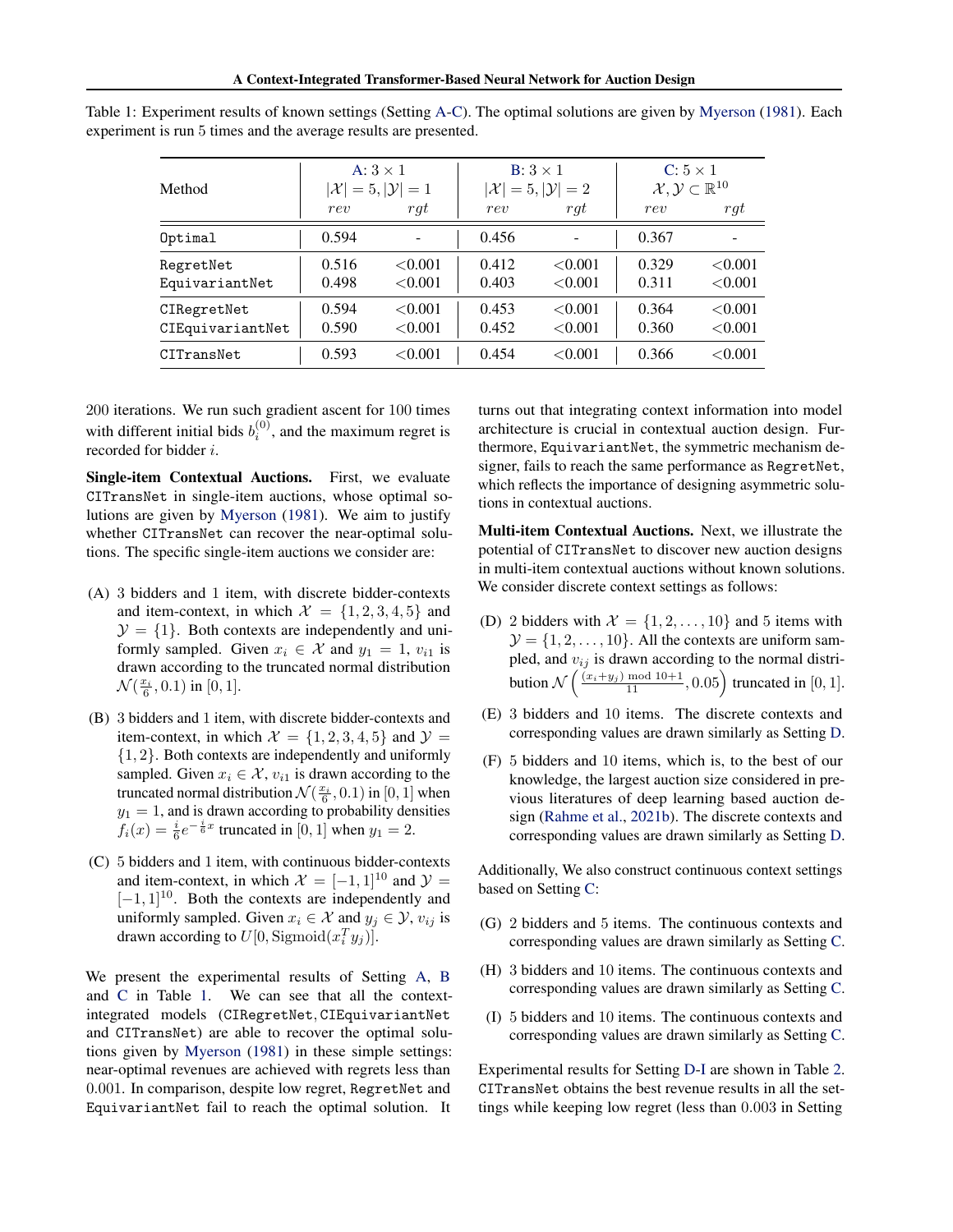| Method            | D: $2 \times 5$<br>$\mathcal{Y}$<br>$ \mathcal{X} $<br>$=10$<br>$=$ |            | $E: 3 \times 10$<br>$ \mathcal{X}  =  \mathcal{Y}  = 10$ |                          | $F: 5 \times 10$<br>$ \mathcal{X}  =  \mathcal{Y}  = 10$ |                          | G: $2 \times 5$<br>$\mathcal{X}, \mathcal{Y} \subset \mathbb{R}^{10}$ |                          | H: $3 \times 10$<br>$\mathcal{X}, \mathcal{Y} \subset \mathbb{R}^{10}$ |                          | I: $5 \times 10$<br>$\mathcal{X}, \mathcal{Y} \subset \mathbb{R}^{10}$ |         |
|-------------------|---------------------------------------------------------------------|------------|----------------------------------------------------------|--------------------------|----------------------------------------------------------|--------------------------|-----------------------------------------------------------------------|--------------------------|------------------------------------------------------------------------|--------------------------|------------------------------------------------------------------------|---------|
|                   | rev                                                                 | rqt        | rev                                                      | rqt                      | rev                                                      | rqt                      | rev                                                                   | rqt                      | rev                                                                    | rgt                      | rev                                                                    | $\eta$  |
| Item-wise Myerson | 2.821                                                               | -          | 6.509                                                    | $\overline{\phantom{a}}$ | 7.376                                                    | $\overline{\phantom{0}}$ | 1.071                                                                 | $\overline{\phantom{a}}$ | 2.793                                                                  | $\overline{\phantom{0}}$ | 3.684                                                                  | -       |
| CIRegretNet       | 2.803                                                               | < 0.001    | 5.846                                                    | ${<}0.001$               | 6.339                                                    | < 0.003                  | 1.104                                                                 | < 0.001                  | 2.424                                                                  | < 0.001                  | 2.999                                                                  | < 0.001 |
| CIEquivariantNet  | 2.841                                                               | < 0.001    | 6.703                                                    | ${<}0.001$               | 7.602                                                    | < 0.003                  | 1.147                                                                 | ${<}0.001$               | 2.872                                                                  | < 0.001                  | 3.806                                                                  | < 0.001 |
| CITransNet        | 2.916                                                               | ${<}0.001$ | 6.872                                                    | ${<}0.001$               | 7.778                                                    | < 0.003                  | 1.177                                                                 | ${<}0.001$               | 2.918                                                                  | < 0.001                  | 3.899                                                                  | < 0.001 |

<span id="page-7-1"></span>Table 2: Experiment results for Setting [D](#page-6-4)[-I.](#page-6-5) Each experiment is run by 5 times and the average results are presented.

<span id="page-7-2"></span>

Figure 2: Out-of-setting generalization results: we train CITransNet and evaluate it on the same contextual auction with a different number of bidders or items. We set Item-Wise Myerson as the baseline. The regret results are less than 0.001 in all of these experiments. (a) Trained on Setting [E](#page-6-6) ( $3 \times 10$  with  $|\mathcal{X}| = |\mathcal{Y}| = 10$ ) and evaluated with different number of bidders. (b) Trained on Setting [D](#page-6-4) (2  $\times$  5 with  $|\mathcal{X}| = |\mathcal{Y}| = 10$ ) and evaluated with different number of items. (c) Trained on Setting [G](#page-6-8) (2 × 5 with  $X, Y \subset \mathbb{R}^{10}$ ) and evaluated with different number of items.

[F](#page-6-7) and less than 0.001 in all the other settings). Notice that the only difference between CITransNet, CIRegretNet and CIEquivariantNet is the architecture of interaction layers. Such a result indicates the effectiveness of our transformer-based interaction module to capture the complex mutual influence among bidders and items. Furthermore, both CITransNet and CIEquivariantNet outperform CIRegretNet a lot in all the  $3 \times 10$  and  $5 \times 10$  auctions, showing that adding the inductive bias of permutationequivariance is helpful in large-scale auction design.

Out-of-setting Generalization. In addition, to show the effectiveness of CITransNet, we also conduct out-of-setting generalization experiments. Specifically, we train our model and evaluate it in auctions with a different number of bidders or items. Such evaluation is feasible for CITransNet, since the size of parameters in CITransNet does not rely on the number of bidders and items. We illustrate the experimental results on Figure [2,](#page-7-2) and see Appendix [D](#page-13-1) for more detailed numerical values. Figure [2a](#page-7-2) shows the experimental results of generalizing to a varying number of bidders. We train CITransNet on Setting [E,](#page-6-6) the discrete context settings with 3 bidders and 10 items, and we evaluate CITransNet on the same contextual auction with  $n$ 

bidders and 10 items ( $n \in \{3, 4, 5, 6, 7\}$ ). We observe good generalization results: In addition to obtain low regret (less than 0.001) in all the test settings, CITransNet outperforms Item-wise Myerson when  $n \in \{3, 4, 5\}$  <sup>[6](#page-7-3)</sup>. Furthermore, in Figure [2b](#page-7-2) and Figure [2c](#page-7-2) we present the experimental results of generalizing to varying number of items. We train CITransNet on Setting [D](#page-6-4) and Setting [G](#page-6-8) respectively, where both settings have 2 bidders and 5 items , and we test the model on the same contextual auction with 2 bidders and m items ( $m \in \{3, 4, 5, 6, 7\}$ ). Again, we observe good generalization results. While still keeping small regret (less than 0.001), CITransNet is able to outperform Item-wise Myerson in all the test auctions.

### <span id="page-7-0"></span>5. Conclusion

In this paper, we propose a new (transformer-based) neural architecture, CITransNet, for contextual auction design. CITransNet is permutation-equivariant with respect to bids and contexts, and it can handle asymmetric information in auctions. We show by experiments that CITransNet

<span id="page-7-3"></span> $6$ As comparison, we find CIEquivariantNet fails to generalize to different bidders. See Appendix [D](#page-13-1) for the results.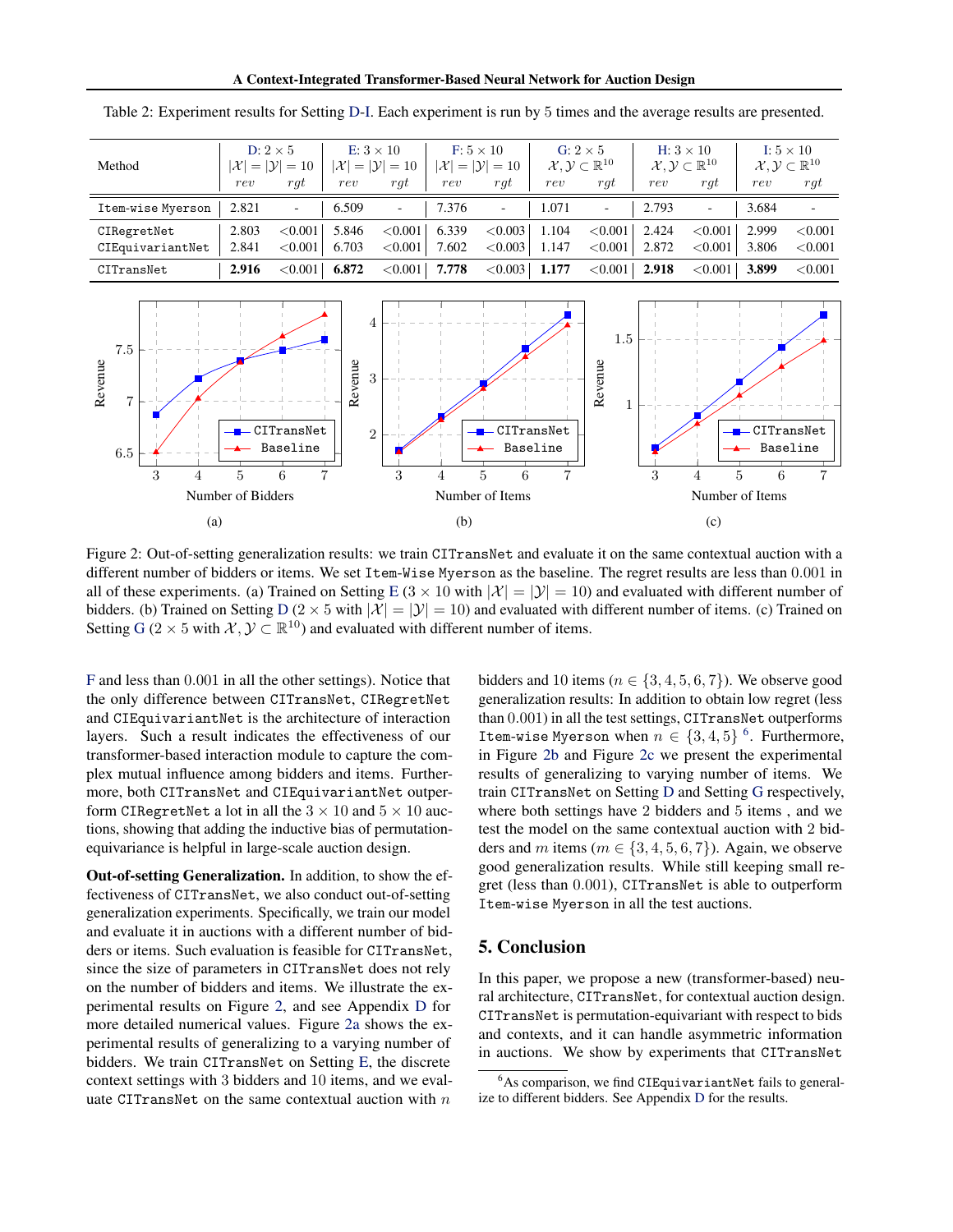can recover the known optimal analytical solutions in simple auctions, and we demonstrate the effectiveness of the transformer-based interaction layers in CITransNet by comparing CITransNet with the context integrated version of RegretNet and EquivariantNet. Furthermore, we also illustrate the out-of-setting generalization ability for CITransNet by evaluating it in auctions with a varying number of bidders or items. Given the decent generalizability of CITransNet, an immediate next step is to test CITransNet over an industry-scale dataset. It would also be interesting to test CITransNet in an online manner.

# Acknowledgements

This work is supported by Science and Technology Innovation 2030 - "New Generation Artificial Intelligence" Major Project (No. 2018AAA0100901). We thank Aranyak Mehta and Di Wang for an insightful discussion on the initial version of this paper. We thank all anonymous reviewers for their helpful feedback.

# References

- <span id="page-8-16"></span>Amin, K., Rostamizadeh, A., and Syed, U. Repeated contextual auctions with strategic buyers. *Advances in Neural Information Processing Systems*, 27:622–630, 2014.
- <span id="page-8-5"></span>Babaioff, M., Immorlica, N., Lucier, B., and Weinberg, S. M. A simple and approximately optimal mechanism for an additive buyer. In *2014 IEEE 55th Annual Symposium on Foundations of Computer Science*, pp. 21–30. IEEE, 2014.
- <span id="page-8-7"></span>Balcan, M.-F., Blum, A., Hartline, J. D., and Mansour, Y. Reducing mechanism design to algorithm design via machine learning. *Journal of Computer and System Sciences*, 74(8):1245–1270, 2008.
- <span id="page-8-11"></span>Balcan, M.-F. F., Sandholm, T., and Vitercik, E. Sample complexity of automated mechanism design. In *Advances in Neural Information Processing Systems*, pp. 2083– 2091, 2016.
- <span id="page-8-1"></span>Brero, G., Eden, A., Gerstgrasser, M., Parkes, D., and Rheingans-Yoo, D. Reinforcement learning of sequential price mechanisms. In *Proceedings of the AAAI Conference on Artificial Intelligence*, volume 35, pp. 5219–5227, 2021.
- <span id="page-8-6"></span>Cai, Y. and Zhao, M. Simple mechanisms for subadditive buyers via duality. In *Proceedings of the 49th Annual ACM SIGACT Symposium on Theory of Computing*, pp. 170–183, 2017.
- <span id="page-8-4"></span>Cai, Y., Daskalakis, C., and Weinberg, S. M. An algorithmic characterization of multi-dimensional mechanisms. In

*Proceedings of the forty-fourth annual ACM symposium on Theory of computing*, pp. 459–478, 2012.

- <span id="page-8-3"></span>Chawla, S., Hartline, J. D., Malec, D. L., and Sivan, B. Multi-parameter mechanism design and sequential posted pricing. In *Proceedings of the forty-second ACM symposium on Theory of computing*, pp. 311–320, 2010.
- <span id="page-8-9"></span>Cole, R. and Roughgarden, T. The sample complexity of revenue maximization. In *Proceedings of the forty-sixth annual ACM symposium on Theory of computing*, pp. 243–252, 2014.
- <span id="page-8-12"></span>Conitzer, V. and Sandholm, T. Complexity of mechanism design. *arXiv preprint cs/0205075*, 2002.
- <span id="page-8-13"></span>Conitzer, V. and Sandholm, T. Self-interested automated mechanism design and implications for optimal combinatorial auctions. In *Proceedings of the 5th ACM Conference on Electronic Commerce*, pp. 132–141, 2004.
- <span id="page-8-15"></span>Curry, M., Chiang, P.-Y., Goldstein, T., and Dickerson, J. Certifying strategyproof auction networks. *Advances in Neural Information Processing Systems*, 33, 2020.
- <span id="page-8-2"></span>Daskalakis, C., Deckelbaum, A., and Tzamos, C. Strong duality for a multiple-good monopolist. *Econometrica*, 85(3):735–767, 2017.
- <span id="page-8-10"></span>Devanur, N. R., Huang, Z., and Psomas, C.-A. The sample complexity of auctions with side information. In *Proceedings of the forty-eighth annual ACM symposium on Theory of Computing*, pp. 426–439, 2016.
- <span id="page-8-17"></span>Drutsa, A. Optimal non-parametric learning in repeated contextual auctions with strategic buyer. In *International Conference on Machine Learning*, pp. 2668–2677. PMLR, 2020.
- <span id="page-8-18"></span>Duan, Z., Zhang, D., Huang, W., Du, Y., Wang, J., Yang, Y., and Deng, X. Towards the pac learnability of nash equilibrium. *arXiv preprint arXiv:2108.07472*, 2021.
- <span id="page-8-8"></span>Dutting, P., Fischer, F., Jirapinyo, P., Lai, J. K., Lubin, B., ¨ and Parkes, D. C. Payment rules through discriminantbased classifiers, 2015.
- <span id="page-8-0"></span>Dütting, P., Feng, Z., Narasimhan, H., Parkes, D., and Ravindranath, S. S. Optimal auctions through deep learning. In *International Conference on Machine Learning*, pp. 1706–1715. PMLR, 2019.
- <span id="page-8-14"></span>Feng, Z., Narasimhan, H., and Parkes, D. C. Deep learning for revenue-optimal auctions with budgets. In *Proceedings of the 17th International Conference on Autonomous Agents and Multiagent Systems*, pp. 354–362, 2018.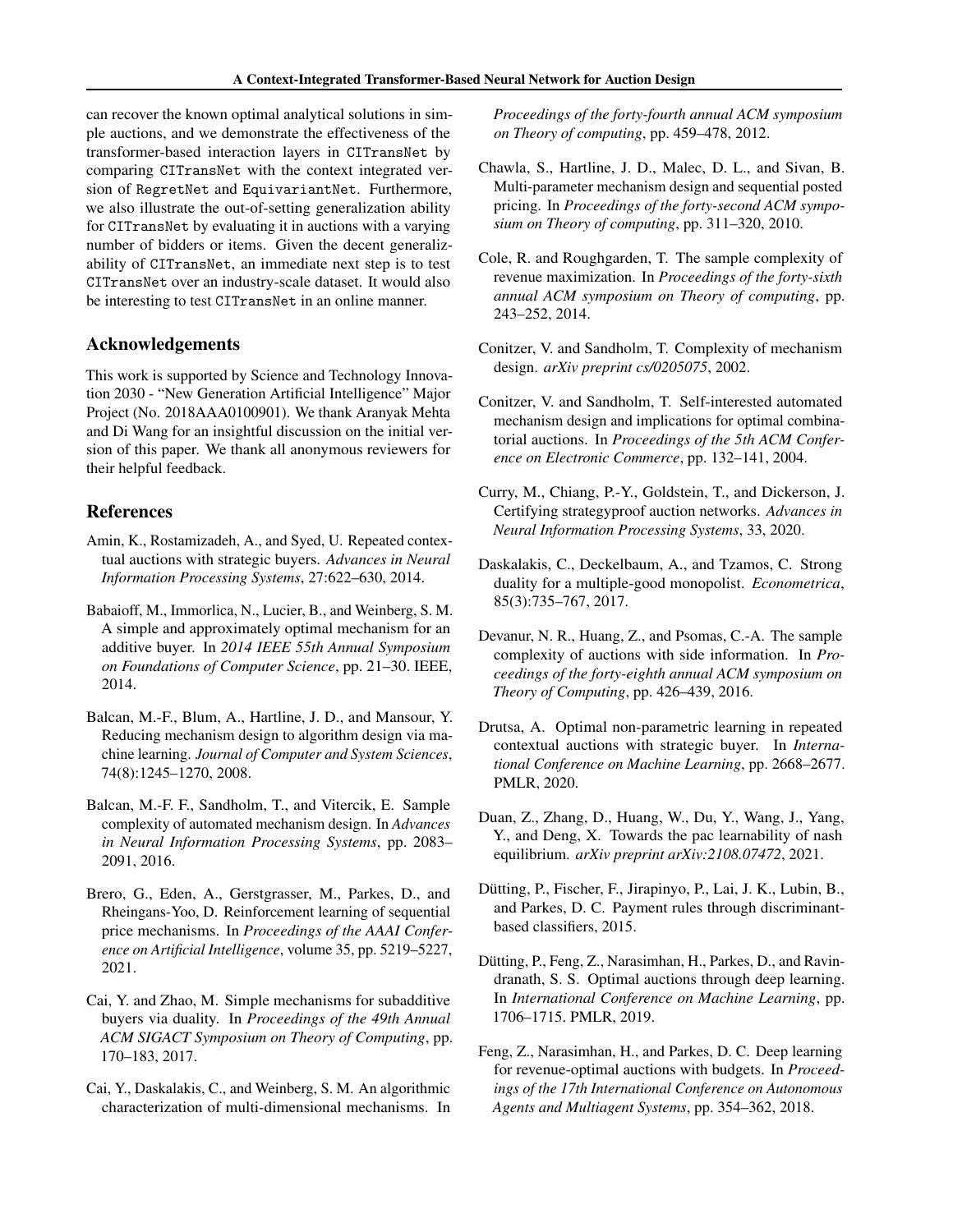- <span id="page-9-2"></span>Galal, H. S. and Youssef, A. M. Verifiable sealed-bid auction on the ethereum blockchain. In *International Conference on Financial Cryptography and Data Security*, pp. 265– 278. Springer, 2018.
- <span id="page-9-13"></span>Giannakopoulos, Y. and Koutsoupias, E. Duality and optimality of auctions for uniform distributions. In *Proceedings of the fifteenth ACM conference on Economics and computation*, pp. 259–276, 2014.
- <span id="page-9-20"></span>Golowich, N., Narasimhan, H., and Parkes, D. C. Deep learning for multi-facility location mechanism design. In *IJCAI*, pp. 261–267, 2018.
- <span id="page-9-23"></span>Golrezaei, N., Javanmard, A., and Mirrokni, V. Dynamic incentive-aware learning: Robust pricing in contextual auctions. *Operations Research*, 69(1):297–314, 2021.
- <span id="page-9-18"></span>Gonczarowski, Y. A. and Weinberg, S. M. The sample complexity of up-to- $\varepsilon$  multi-dimensional revenue maximization. *Journal of the ACM (JACM)*, 68(3):1–28, 2021.
- <span id="page-9-17"></span>Guo, C., Huang, Z., and Zhang, X. Settling the sample complexity of single-parameter revenue maximization. In *Proceedings of the 51st Annual ACM SIGACT Symposium on Theory of Computing*, pp. 662–673, 2019.
- <span id="page-9-14"></span>Haghpanah, N. and Hartline, J. When is pure bundling optimal? *The Review of Economic Studies*, 88(3):1127– 1156, 2021.
- <span id="page-9-15"></span>Hart, S. and Nisan, N. Approximate revenue maximization with multiple items. *Journal of Economic Theory*, 172: 313–347, 2017.
- <span id="page-9-1"></span>Huang, J., Han, Z., Chiang, M., and Poor, H. V. Auctionbased resource allocation for cooperative communications. *IEEE Journal on Selected Areas in Communications*, 26(7):1226–1237, 2008.
- <span id="page-9-0"></span>Jansen, B. J. and Mullen, T. Sponsored search: an overview of the concept, history, and technology. *International Journal of Electronic Business*, 6(2):114–131, 2008.
- <span id="page-9-27"></span>Kingma, D. P. and Ba, J. Adam: A method for stochastic optimization. *arXiv preprint arXiv:1412.6980*, 2014.
- <span id="page-9-16"></span>Lahaie, S. A kernel-based iterative combinatorial auction. In *Twenty-Fifth AAAI Conference on Artificial Intelligence*, 2011.
- <span id="page-9-8"></span>Liu, X., Yu, C., Zhang, Z., Zheng, Z., Rong, Y., Lv, H., Huo, D., Wang, Y., Chen, D., Xu, J., Wu, F., Chen, G., and Zhu, X. Neural auction: End-to-end learning of auction mechanisms for e-commerce advertising. *Proceedings of the 27th ACM SIGKDD Conference on Knowledge Discovery & Data Mining*, 2021.
- <span id="page-9-5"></span>Luong, N. C., Xiong, Z., Wang, P., and Niyato, D. Optimal auction for edge computing resource management in mobile blockchain networks: A deep learning approach. In *2018 IEEE International Conference on Communications (ICC)*, pp. 1–6. IEEE, 2018.
- <span id="page-9-11"></span>Manelli, A. M. and Vincent, D. R. Bundling as an optimal selling mechanism for a multiple-good monopolist. *Journal of Economic Theory*, 127(1):1–35, 2006.
- <span id="page-9-22"></span>Mao, J., Leme, R. P., and Schneider, J. Contextual pricing for lipschitz buyers. In *NeurIPS*, pp. 5648–5656, 2018.
- <span id="page-9-25"></span>Mikolov, T., Sutskever, I., Chen, K., Corrado, G. S., and Dean, J. Distributed representations of words and phrases and their compositionality. In *Advances in neural information processing systems*, pp. 3111–3119, 2013.
- <span id="page-9-26"></span>Miller, A. H., Fisch, A., Dodge, J., Karimi, A.-H., Bordes, A., and Weston, J. Key-value memory networks for directly reading documents. In *EMNLP*, 2016.
- <span id="page-9-3"></span>Myerson, R. B. Optimal auction design. *Mathematics of operations research*, 6(1):58–73, 1981.
- <span id="page-9-6"></span>Nedelec, T., Baudet, J., Perchet, V., and Karoui, N. E. Adversarial learning for revenue-maximizing auctions. In *AAMAS*, 2021.
- <span id="page-9-12"></span>Pavlov, G. Optimal mechanism for selling two goods. *The BE Journal of Theoretical Economics*, 11(1), 2011.
- <span id="page-9-21"></span>Peri, N., Curry, M. J., Dooley, S., and Dickerson, J. P. Preferencenet: Encoding human preferences in auction design with deep learning. *arXiv preprint arXiv:2106.03215*, 2021.
- <span id="page-9-10"></span>Rahme, J., Jelassi, S., Bruna, J., and Weinberg, S. M. A permutation-equivariant neural network architecture for auction design. In *AAAI*, pp. 5664–5672, 2021a.
- <span id="page-9-9"></span>Rahme, J., Jelassi, S., and Weinberg, S. M. Auction learning as a two-player game. In *9th International Conference on Learning Representations*, 2021b.
- <span id="page-9-19"></span>Sandholm, T. and Likhodedov, A. Automated design of revenue-maximizing combinatorial auctions. *Operations Research*, 63(5):1000–1025, 2015.
- <span id="page-9-24"></span>Shalev-Shwartz, S. and Ben-David, S. *Understanding machine learning: From theory to algorithms*. Cambridge university press, 2014.
- <span id="page-9-4"></span>Shen, W., Tang, P., and Zuo, S. Automated mechanism design via neural networks. In *AAMAS*, 2019.
- <span id="page-9-7"></span>Shen, W., Peng, B., Liu, H., Zhang, M., Qian, R., Hong, Y., Guo, Z., Ding, Z., Lu, P., and Tang, P. Reinforcement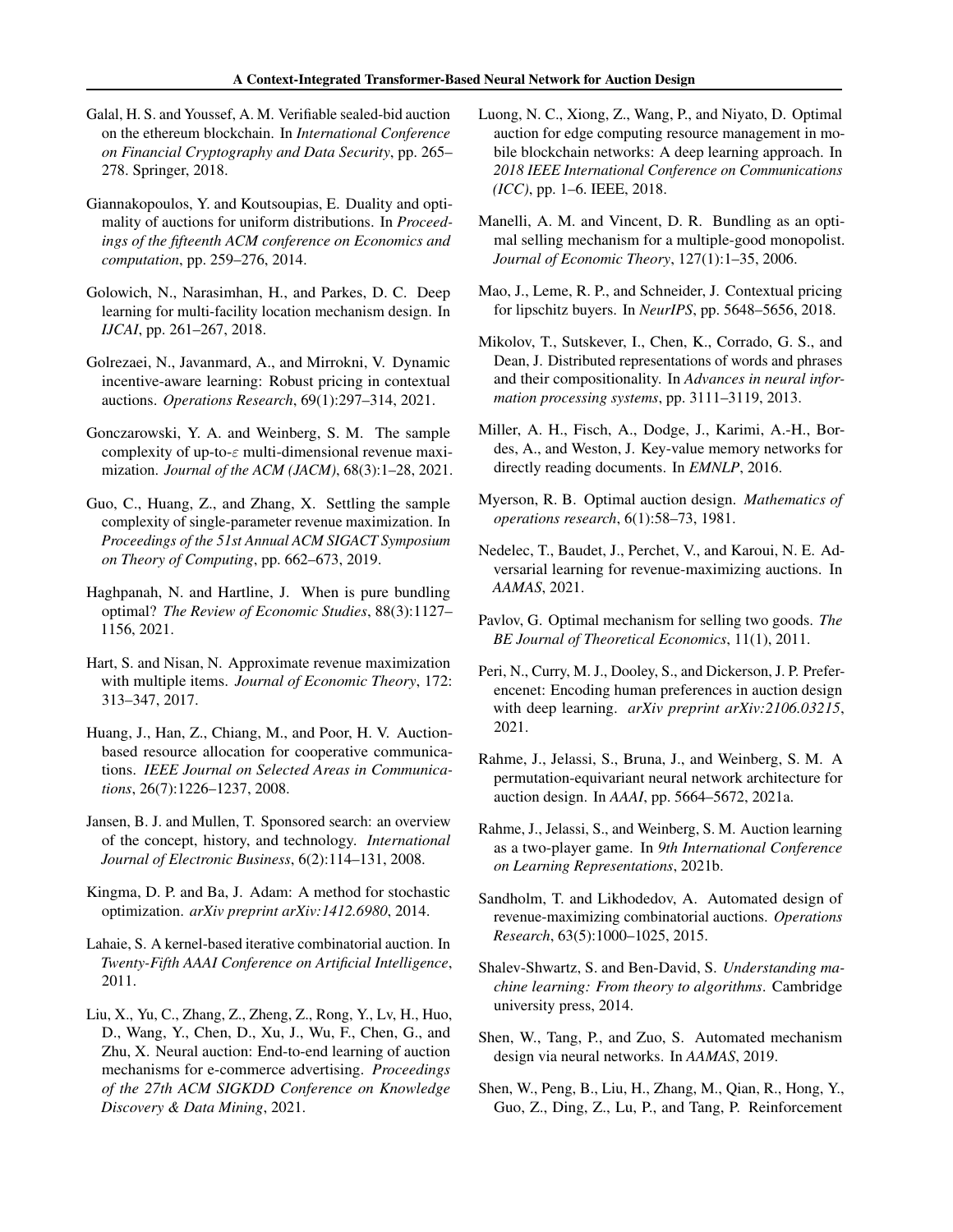mechanism design: With applications to dynamic pricing in sponsored search auctions. In *Proceedings of the AAAI Conference on Artificial Intelligence*, volume 34, pp. 2236–2243, 2020.

- <span id="page-10-5"></span>Song, W., Shi, C., Xiao, Z., Duan, Z., Xu, Y., Zhang, M., and Tang, J. Autoint: Automatic feature interaction learning via self-attentive neural networks. In *Proceedings of the 28th ACM International Conference on Information and Knowledge Management*, pp. 1161–1170, 2019.
- <span id="page-10-0"></span>Tacchetti, A., Strouse, D., Garnelo, M., Graepel, T., and Bachrach, Y. A neural architecture for designing truthful and efficient auctions. *arXiv preprint arXiv:1907.05181*, 2019.
- <span id="page-10-1"></span>Vaswani, A., Shazeer, N., Parmar, N., Uszkoreit, J., Jones, L., Gomez, A. N., Kaiser, Ł., and Polosukhin, I. Attention is all you need. In *Advances in neural information processing systems*, pp. 5998–6008, 2017.
- <span id="page-10-3"></span>Yao, A. C.-C. An n-to-1 bidder reduction for multi-item auctions and its applications. In *Proceedings of the Twenty-Sixth Annual ACM-SIAM Symposium on Discrete Algorithms*, pp. 92–109. SIAM, 2014.
- <span id="page-10-2"></span>Yao, A. C.-C. Dominant-strategy versus bayesian multi-item auctions: Maximum revenue determination and comparison. In *Proceedings of the 2017 ACM Conference on Economics and Computation*, pp. 3–20, 2017.
- <span id="page-10-4"></span>Zhiyanov, A. and Drutsa, A. Bisection-based pricing for repeated contextual auctions against strategic buyer. In *International Conference on Machine Learning*, pp. 11469– 11480. PMLR, 2020.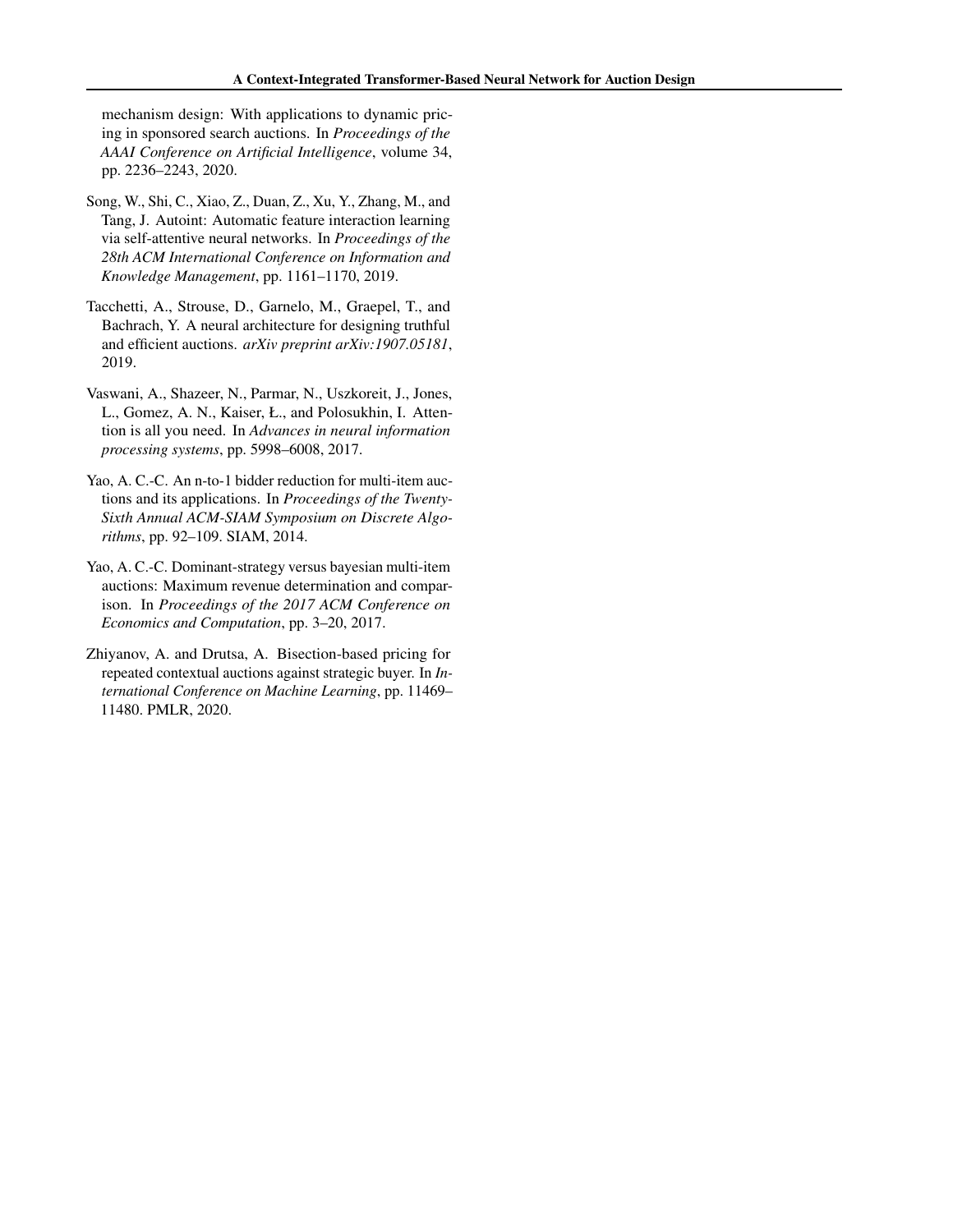### <span id="page-11-0"></span>A. Transformer Architecture

Transformer architecture [\(Vaswani et al.,](#page-10-1) [2017\)](#page-10-1) aims at modeling the mutual correlations among a set of tokens (e.g., words in a sentence in machine translation) via multi-head self-attention module. In our paper, we use transformer to model the interactions among the items (or bidders) with respect to a fixed bidder (or item). Without loss of generality, we denote the input as

$$
E_{\text{input}} = (e_1, e_2, \dots, e_n)^T \in \mathbb{R}^{n \times d},\tag{23}
$$

where *n* is the number of tokens (i.e., bidders or items) and *d* is the dimension for each feature vector  $e_i$ .

Let  $d_h$  be the hidden dimension of transformer, and H be the number of heads (i.e., subspace). For head  $h \in [H]$ , we use the key-value attention mechanism [\(Miller et al.,](#page-9-26) [2016\)](#page-9-26) to determine which feature combinations are meaningful in the corresponding subspace. Specifically, for each token  $i \in [n]$ , we first compute the correlation between token i and token j in head h:

$$
\alpha_{i,j}^{(h)} = \frac{\exp(\psi^{(h)}(e_i, e_j))}{\sum_{k=1}^n \exp(\psi^{(h)}(e_i, e_k))},\tag{24}
$$

where

$$
\psi^{(h)}(e_i, e_j) = \langle W_{\text{query}}^{(h)} e_i, W_{\text{key}}^{(h)} e_j \rangle,\tag{25}
$$

is an attention function which defines the similarity between the token i and j under head h.  $\langle \cdot, \cdot \rangle$  is inner product, and  $W_{\text{query}}^{(h)}$ ,  $W_{\text{key}}^{(h)} \in \mathbb{R}^{d' \times d}$  are transformation matrices which map the original embedding space  $\mathbb{R}^d$  into a  $d' = \frac{d_h}{H}$  dimensional space  $\mathbb{R}^{d'}$ .

Next, we update the representation of token  $i$  in subspace  $h$  by combining all relevant features. This is done by computing the weighted sum using coefficients  $\alpha_{i,j}^{(h)}$ :

$$
\widetilde{e}_i^{(h)} = \sum_{j=1}^n \alpha_{i,j}^{(h)}(W_{\text{value}}^{(h)} e_j) \in \mathbb{R}^{d'},
$$
\n(26)

where  $W_{\text{value}}^{(h)} \in \mathbb{R}^{d' \times d}$ . Since  $\tilde{e}_i^{(h)} \in \mathbb{R}^{d'}$  is a combination of token i and all its relevant tokens, it represents a new combinatorial feature.

Afterwards, we collect combinatorial features learned in all subspaces as follows:

$$
\widetilde{e}_i = \widetilde{e}_i^{(1)} \oplus \widetilde{e}_i^{(2)} \oplus \cdots \oplus \widetilde{e}_i^{(H)} \in \mathbb{R}^{Hd'} = \mathbb{R}^{d_h},\tag{27}
$$

where  $\oplus$  is the concatenation operator, and H is the number of total heads.

Finally, a token-wise MLP is applied to each token i and we get a new representation for it.

$$
e_i' = \text{MLP}(\tilde{e}_i) \in \mathbb{R}^{d_h},\tag{28}
$$

and the final output is

$$
E_{\text{output}} = (e'_1, e'_2, \dots, e'_n)^T \in \mathbb{R}^{n \times d_h}.
$$
\n(29)

Notice that the parameters to be optimized in transformer are  $W_{\text{query}}^{(h)}$ ,  $W_{\text{key}}^{(h)}$ ,  $W_{\text{value}}^{(h)} \in \mathbb{R}^{d' \times d}$  for all  $h \in [H]$  and the parameters of the final token-wise MLP, all of which are unrelated to the number of tokens n. Furthermore, the transformer architecture is permutation-equivariant.

### <span id="page-11-1"></span>B. Optimization and Training Procedures

We use the augmented Lagrangian method to solve the constrained training problem in Equation [\(II\)](#page-3-1) over the space of neural network parameters  $w \in \mathbb{R}^{d_w}$ .

Algorithm [1](#page-12-1) describe the training procedure of CITransNet. First, for each iteration  $t \in [T]$ , we randomly draw a minibatch  $S_t$  of size B, in which  $S_t = \{(v^{(1)}, x^{(1)}, y^{(1)}), \ldots, (v^{(B)}, x^{(B)}, y^{(B)})\}$ . Afterwards, we alternately update the model parameters and the Lagrange multipliers: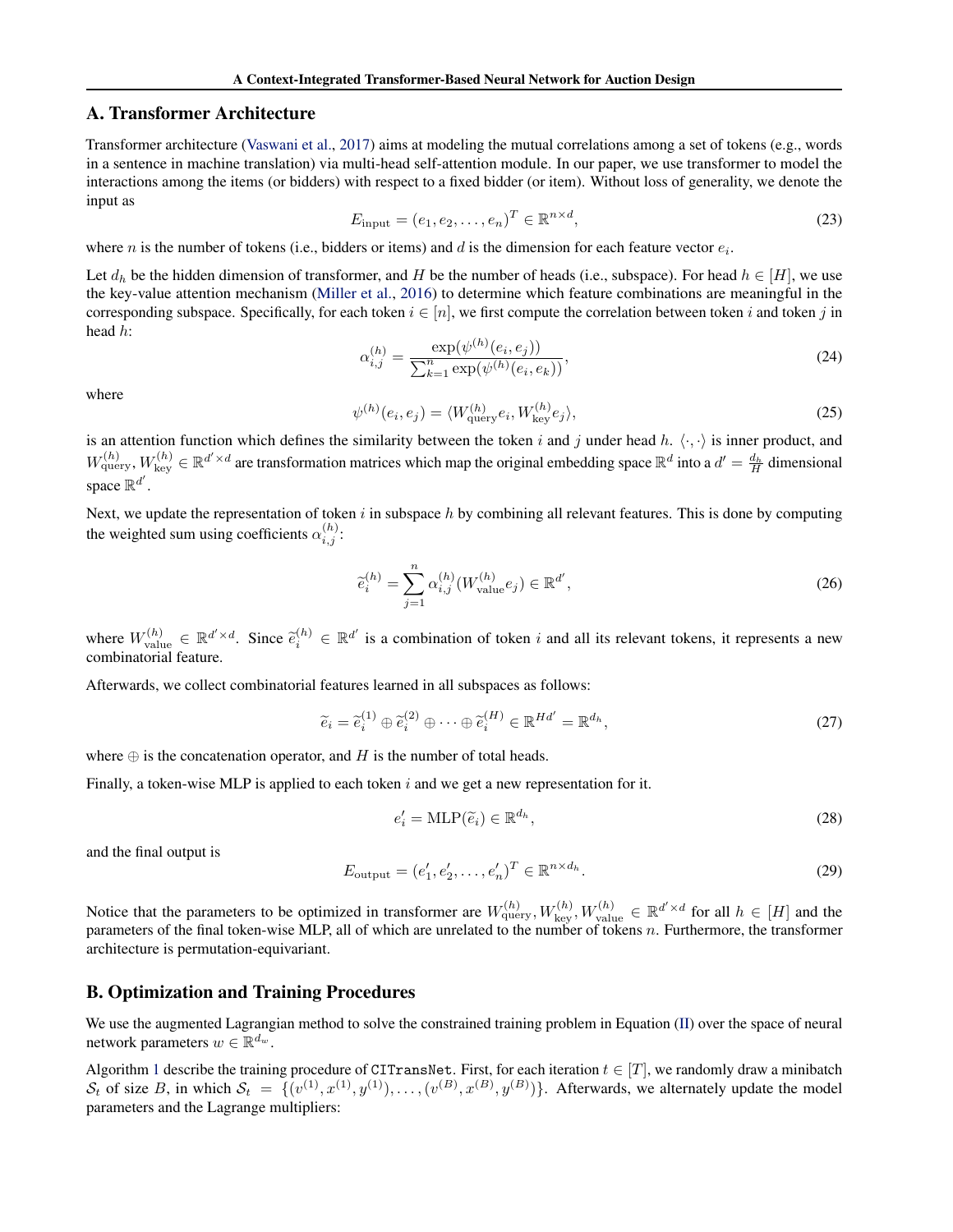<span id="page-12-1"></span>Algorithm 1 CITransNet Training

1: **Input:** Minibatches  $S_1, \ldots, S_T$  of size B 2: Parameters:  $\forall t \in [T], \rho_t > 0, \gamma > 0, \eta > 0, c > 0, T \in \mathbb{N}, \Gamma \in \mathbb{N}, T_{\lambda} \in \mathbb{N}$ 3: Initialize:  $w^0 \in \mathbb{R}^{\tilde{d}}, \lambda^0 \in \mathbb{R}^n$ 4: for  $t = 0$  to  $T$  do 5: Receive minibatch  $S_t = \{ (v^{(1)}, x^{(1)}, y^{(1)}), \dots, (v^{(B)}, x^{(B)}, y^{(B)}) \}$ 6: Initialize misreports  $v'^{(\ell)}_i \in \mathcal{V}_i, \forall \ell \in [B], i \in N$ 7: for  $r = 0$  to  $\Gamma$  do 8:  $\forall \ell \in [B], i \in N$ : 9:  $v'^{(\ell)}_i \leftarrow v'^{(\ell)}_i + \gamma \nabla_{v'_i} u^w_i(v^{(\ell)}_i, (v'^{(\ell)}_{i}, v^{{(\ell)}}_{-i}), x^{(\ell)}, y^{(\ell)})$ 10: end for 11: Compute regret gradient: 12:  $\forall \ell \in [B], i \in N$ :  $13:$  $\mathcal{L}_{\ell,i}^t = \nabla_w \left[ u_i^w(v_i^{(\ell)}, (v_{-i}^{\prime (\ell)}, v_{-i}^{(\ell)}), x^{(\ell)}, y^{(\ell)}) - u_i^w(v_i^{(\ell)}, v^{(\ell)}, x^{(\ell)}, y^{(\ell)}) \right] \Big|_{w=w^t}$ 14: Compute Lagrangian gradient using Equation [\(30\)](#page-12-2) and update  $w^t$ :  $15:$  $t^{t+1} \leftarrow w^t - \eta \nabla_w \mathcal{L}_{\rho_t}(w^t, \lambda^t)$ 16: Update Lagrange multipliers  $\lambda$  once in  $T_{\lambda}$  iterations: 17: **if** t is a multiple of  $T_{\lambda}$  then 18: λ  $t_i^{t+1} \leftarrow \lambda_i^t + \rho_t \widehat{rgt}_i(w^{t+1}), \ \ \forall i \in N$ 19: else 20:  $t+1 \leftarrow \lambda^t$ 21: end for

(a)  $w^{new} \in \arg\min_{w} \mathcal{L}_{\rho}(w^{old}, \lambda^{old})$ (b)  $\lambda_i^{new} = \lambda_i^{old} + \rho \cdot \widehat{rgt}_i(w^{new}), \forall i \in N$ 

The update (a) is performed approximately using gradient descent. The gradient of  $\mathcal{L}_\rho$  w.r.t. w for fixed  $\lambda^t$  is given by:

$$
\nabla_w \mathcal{L}_{\rho}(w, \lambda^t) = -\frac{1}{B} \sum_{\ell=1}^B \sum_{i \in N} \nabla_w p_i^w(v^{(\ell)}, x^{(\ell)}, y^{(\ell)}) + \sum_{i \in N} \sum_{\ell=1}^B \lambda_i^t g_{\ell, i} + \rho \sum_{i \in N} \sum_{\ell=1}^B \widehat{rgt}_i(w) g_{\ell, i}, \tag{30}
$$

where

<span id="page-12-2"></span>
$$
g_{\ell,i} \ = \ \nabla_w \Big[ \max_{v'^{(\ell)}_i \in \mathcal{V}_i} u^w_i(v^{(\ell)}_i,(v'^{(\ell)}_i, v^{{(\ell)}}_{-i}),x^{(\ell)},y^{(\ell)}) - u^w_i(v^{(\ell)}_i,v^{(\ell)},x^{(\ell)},y^{(\ell)}) \Big].
$$

The computation of  $rgt_i$  and  $g_{\ell,i}$  involve a "max" over misreports for each bidder i, and we solve it approximately by gradient ascent. In particular, we maintain misreports  $v_i^{(\ell)}$  for each bidder i on each sample  $\ell$ . For every update on the model parameters  $w^t$ , we perform  $\Gamma$  gradient ascent updates to compute the optimal misreports.

### <span id="page-12-0"></span>C. Implementation Details

For all the settings (Setting [A-](#page-6-1)[I\)](#page-6-5), we generate the training set of each setting with size in {50000, 100000, 200000} and test set of size 5000.

For all the methods, we train the models for a maximum of 80 epochs with batch size 500. We set the embedding size in settings with discrete context (Setting [A,](#page-6-1) [B,](#page-6-3) [D,](#page-6-4) [E,](#page-6-6) [F\)](#page-6-7) as 16. The value of  $\rho$  in the augmented Lagrangian (Equation [\(22\)](#page-5-4)) was set as 1.0 at the beginning and incremented by 5 every two epochs. The value of  $\lambda$  in Equation [\(22\)](#page-5-4) was set as 5.0 initially and incremented every certain number (selected from  $\{2 - 10\}$ ) of epochs. All the models and regret are optimized through Adam [\(Kingma & Ba,](#page-9-27) [2014\)](#page-9-27) optimizer. Following Dütting et al. [\(2019\)](#page-8-0), for each update on model parameters, we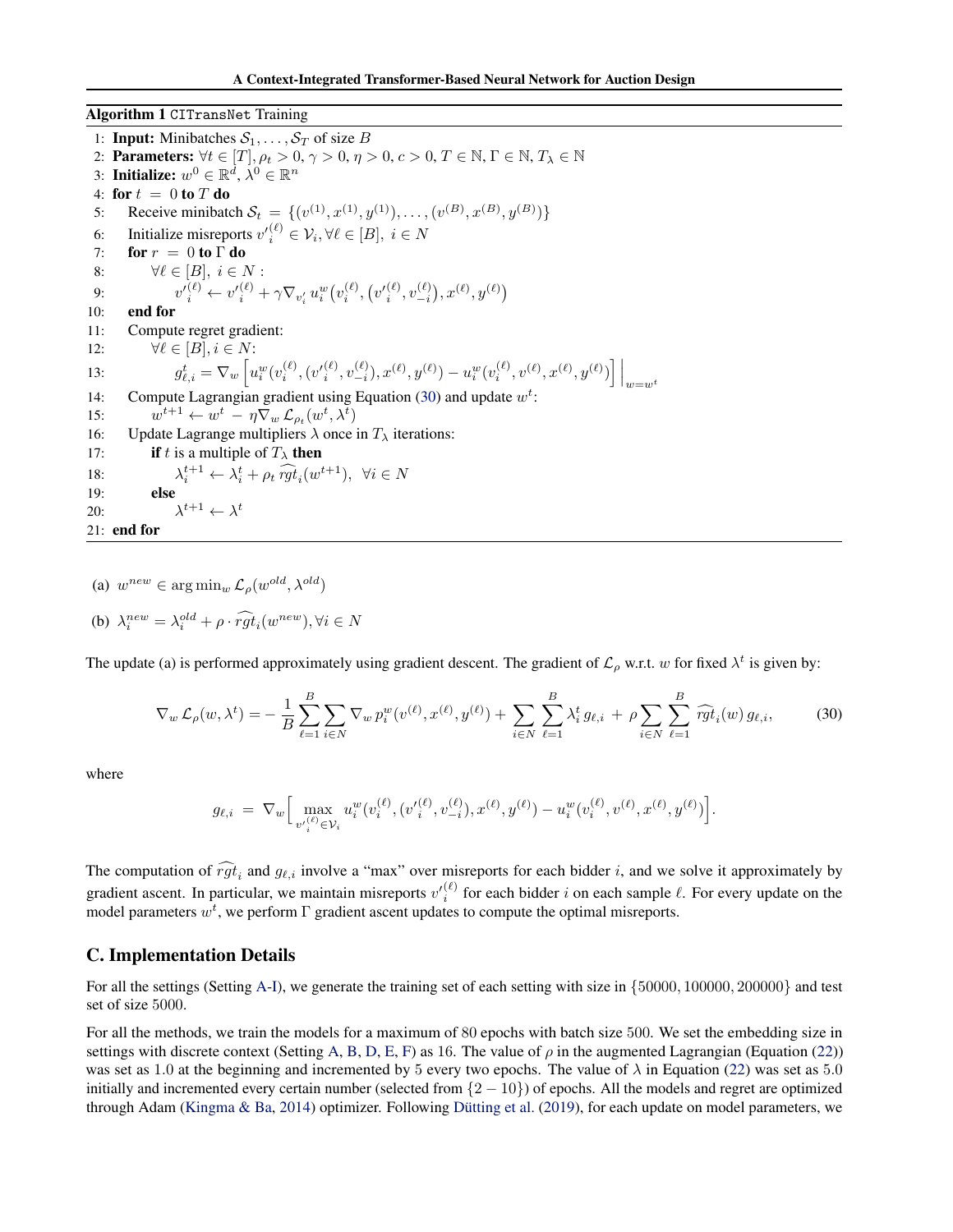<span id="page-13-2"></span>Table 3: Out-of-setting generalization results of CITransNetand CIEquivariantNet: we train each model and evaluate it on the same contextual auction with a different number of bidders or items. (a) Trained on Setting [E](#page-6-6) ( $3 \times 10$  with  $|\mathcal{X}| = |\mathcal{Y}| = 10$ ) and evaluated with different number of bidders. (b) Trained on Setting [D](#page-6-4) (2 × 5 with  $|\mathcal{X}| = |\mathcal{Y}| = 10$ ) or Setting [G](#page-6-8) (2 × 5 with  $|\mathcal{X}| \subset \mathbb{R}^{10}, |\mathcal{Y}| \subset \mathbb{R}^{10}$ ) and evaluated with different number of items.

| Method                                                                                       | $3 \times 10$ |                | $4 \times 10$ |                          | $5 \times 10$ |                          | $6 \times 10$ |                          | $7 \times 10$ |                |  |
|----------------------------------------------------------------------------------------------|---------------|----------------|---------------|--------------------------|---------------|--------------------------|---------------|--------------------------|---------------|----------------|--|
|                                                                                              | rev           | $\,rgt$        | rev           | rgt                      | rev           | $\,rgt$                  | rev           | rgt                      | rev           | rgt            |  |
| Trained on Setting E: $n = 3, m = 10$ with $ \mathcal{X}  =  \mathcal{Y}  = 10$              |               |                |               |                          |               |                          |               |                          |               |                |  |
| Item-wise Myerson                                                                            | 6.509         |                | 7.028         | $\overline{\phantom{a}}$ | 7.376         | $\overline{\phantom{a}}$ | 7.629         |                          | 7.837         |                |  |
| CIEquivariantNet                                                                             | 6.703         | < 0.001        | 7.024         | 0.018                    | 7.229         | 0.051                    | 7.365         | 0.079                    | 7.474         | 0.1            |  |
| CITransNet                                                                                   | 6.872         | < 0.001        | 7.222         | < 0.001                  | 7.395         | ${<}0.001$               | 7.496         | < 0.001                  | 7.598         | < 0.001        |  |
| (b)                                                                                          |               |                |               |                          |               |                          |               |                          |               |                |  |
| Method                                                                                       | $2 \times 3$  |                | $2 \times 4$  |                          | $2\times5$    |                          | $2\times 6$   |                          | $2\times7$    |                |  |
|                                                                                              | rev           | $\int$ rgt     | rev           | $\int$ rgt               | rev           | rgt                      | rev           | rgt                      | rev           | rgt            |  |
| Trained on Setting D: $n = 2, m = 5$ with $ \mathcal{X} $<br>$=  \mathcal{Y}  = 10$          |               |                |               |                          |               |                          |               |                          |               |                |  |
| Item-wise Myerson                                                                            | 1.691         |                | 2.264         | $\overline{\phantom{a}}$ | 2.821         |                          | 3.391         |                          | 3.954         | ٠              |  |
| CIEquivariantNet                                                                             | 1.687         | < 0.001        | 2.267         | < 0.001                  | 2.841         | < 0.001                  | 3.405         | < 0.001                  | 3.971         | < 0.001        |  |
| CITransNet                                                                                   | 1.720         | < 0.001        | 2.333         | < 0.001                  | 2.916         | < 0.001                  | 3.540         | ${<}0.001$               | 4.141         | < 0.001        |  |
| Trained on Setting G: $n = 2, m = 5$ with $\mathcal{X}, \mathcal{Y} \subset \mathbb{R}^{10}$ |               |                |               |                          |               |                          |               |                          |               |                |  |
| Item-wise Myerson                                                                            | 0.640         | $\blacksquare$ | 0.855         | $\blacksquare$           | 1.071         | $\blacksquare$           | 1.290         | $\overline{\phantom{0}}$ | 1.489         | $\overline{a}$ |  |
| CIEquivariantNet                                                                             | 0.663         | < 0.001        | 0.900         | < 0.001                  | 1.147         | < 0.001                  | 1.400         | < 0.001                  | 1.637         | < 0.001        |  |
| CITransNet                                                                                   | 0.677         | < 0.001        | 0.919         | ${<}0.001$               | 1.177         | < 0.001                  | 1.438         | < 0.001                  | 1.686         | < 0.001        |  |

run  $\Gamma = 25$  update steps on the misreport bid  $b_i$  for each bidder, and the optimized misreports are cached to initialize the misreports bidding in the next epoch.

For our proposed CITransNet, the output channel of the first  $1 \times 1$  convolution in both the input layer and interaction layers are set to 64. We set  $d = 64$  for the 1  $\times$  1 convolution with residual connection in input layer, and  $d_h = 64$  for the final  $1 \times 1$  convolution in each interaction layer. We tune the numbers of interaction layers from  $\{2, 3\}$ , and in each interaction layer we adopt transformer with 4 heads and 64 hidden nodes.

RegretNet and CIRegretNet take fully-connected neural networks as the core architecture. We choose the number of layers from  $\{3, 4, 5, 6, 7\}$  and the number of hidden nodes per layer from  $\{64, 128, 256\}$ . As for EquivariantNet and CIEquivariantNet, we use 4 exchangeable matrix layers of 64 channels each.

# <span id="page-13-1"></span>D. Additional Out-of-setting Generalization Experiments

In addition to CITransNet, we also conduct the same out-of-setting generalization experiments for CIEquivariantNet. The numerical results are shown in Table [3.](#page-13-2) While CITransNet generalize well to all of these settings with low regret (less than 0.001), CIEquivariantNet fails to obtain low regret when generalizing to auctions with a different number of bidders. Such a result indicates the critical role of the transformer-based interaction layers in CITransNet when generalized to settings with varying bidders.

# <span id="page-13-0"></span>E. Proof of Theorem [2.6](#page-3-2)

The proof is done by combining covering numbers [\(Shalev-Shwartz & Ben-David,](#page-9-24) [2014;](#page-9-24) Dütting et al., [2019\)](#page-8-0) and a generalization Lemma (Lemma [E.1,](#page-14-0) whose technique comes from [Duan et al.](#page-8-18) [\(2021\)](#page-8-18)) based on concentration inequality.

(a)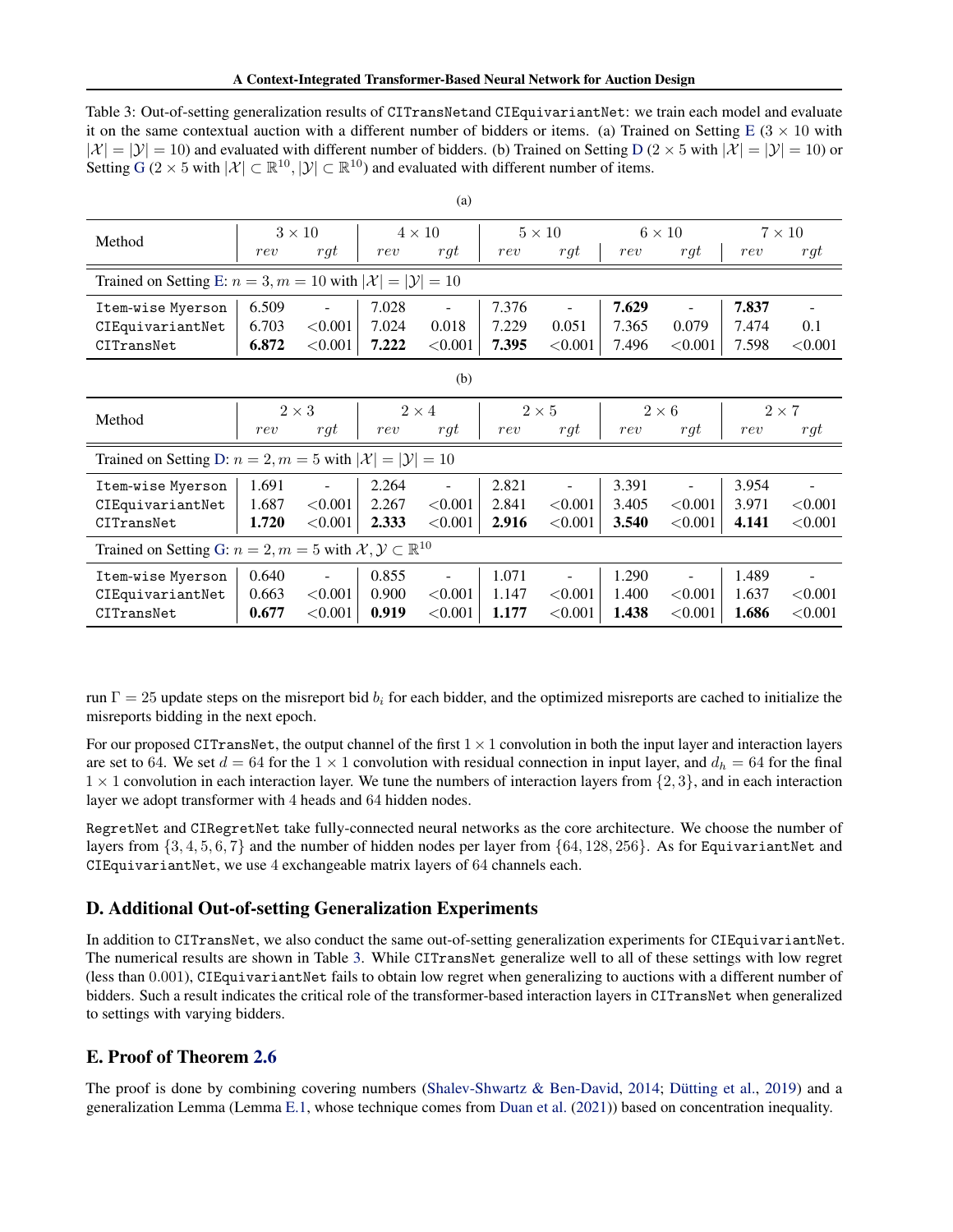#### E.1. Basic Definition

On top of the definitions in Section [2.3,](#page-3-3) we first define the covering numbers of bidder's utility functions and regret functions. **Covering Numbers**  $\mathcal{N}_{\infty,1}(\mathcal{U},r)$  and  $\mathcal{N}_{\infty}(\mathcal{U}_i,r)$ . Let  $\mathcal{U}_i$  be the class of utility functions for bidder i on auctions in M, i.e.,

$$
\mathcal{U}_i = \left\{ u_i : \mathcal{V}_i \times \mathcal{V} \times \mathcal{X}^n \times \mathcal{Y}^m \to \mathbb{R} \, \Big| \, u_i(v_i, v, x, y) = \sum_{j=1}^m g_{ij}(v, x, y) v_{ij} - p_i(v, x, y) \right\}.
$$

Similarly, let U be the class of utility profiles over M. Define the  $\ell_{\infty,1}$ -distance between two utility profiles u and u' as  $\max_{v,v',x,y} \sum_{i=1}^n |u_i(v_i,(v'_i,v_{-i}),x,y) - u_i(v_i,(v'_i,v_{-i}),x,y)|$  and  $\mathcal{N}_{\infty,1}(\mathcal{U},r)$  as the minimum number of balls of radius  $r > 0$  to cover U (r-covering number of U) under such  $\ell_{\infty,1}$ -distance. We also define the  $\ell_{\infty}$ -distance between  $u_i$  and  $u'_i$  as  $\max_{v,v'_i} |u_i(v_i,(v'_i,v_{-i}),x,y) - u'_i(v_i,(v'_i,v_{-i})x,y)|$  and  $\mathcal{N}_{\infty}(\mathcal{U}_i,r)$  as the *r*-covering number of  $\mathcal{U}_i$  under  $\ell_{\infty}$ -distance.

Covering Numbers  $\mathcal{N}_{\infty,1}(\text{RGT}, r)$  and  $\mathcal{N}_{\infty}(\text{RGT}_i, r)$ . As for regret functions, let  $\text{RGT}_i \circ \mathcal{U}_i$  be the class of all regret functions for bidder  $i$ , i.e.,

$$
\text{RGT}_i \circ \mathcal{U}_i = \Big\{ rgt_i : \mathcal{V} \times \mathcal{X}^n \times \mathcal{Y}^m \to \mathbb{R} \Big| rgt_i(v, x, y) = \max_{v'_i \in \mathcal{V}_i} u_i(v_i, (v'_i, v_{-i}), x, y) - u_i(v_i, v, x, y) \text{ for some } u_i \in \mathcal{U}_i \Big\}.
$$
\n
$$
(32)
$$

The same as before, we define RGT ∘ U as the class of profiles of regret functions, and we define  $\ell_{\infty,1}$ -distance between two regret profiles  $rgt$  and  $rgt'$  as  $\max_{v,x,y} \sum_{i=1}^{n} |rgt_i(v, x, y) - rgt_i'(v, x, y)|$ . Let  $\mathcal{N}_{\infty,1}(\text{RGT} \circ \mathcal{U}, r)$  denote the *r*-covering number of RGT◦U under such distance. Similarly, define the  $\ell_{\infty}$ -distance between  $rgt_i$  and  $rgt_i'$  as  $\max_{v,x,y} |rgt_i(v, x, y)$  $rgt'_{i}(v, x, y)$ , and denote  $\mathcal{N}_{\infty}(\text{RGT } \circ \mathcal{U}_i, r)$  as the *r*-covering number of RGT.

**Covering Numbers**  $\mathcal{N}_{\infty,1}(\mathcal{P},r)$  and  $\mathcal{N}_{\infty}(\mathcal{P}_i,r)$ . As for revenue (payment) functions, we denote the class of all the profiles of payment functions as  $P$  and

$$
\mathcal{P}_i = \{ p_i : \mathcal{V} \times \mathcal{X} \times \mathcal{Y} \to \mathbb{R}_{\geq 0} \, | \, p \in \mathcal{P} \}. \tag{33}
$$

We denote the *r*-covering number of P as  $\mathcal{N}_{\infty}(\mathcal{P}, r)$  under the  $\ell_{\infty,1}$ -distance and the *r*-covering number for  $\mathcal{P}_i$  as  $\mathcal{N}_{\infty}(\mathcal{P}_i, \epsilon)$ under the  $\ell_{\infty}$ -distance.

#### E.2. Important Lemmas

<span id="page-14-0"></span>The generalization lemma (Lemma [E.1\)](#page-14-0) plays an important role in our proof.

**Lemma E.1.** Let  $S = \{z_1, \ldots, z_L\} \in \mathcal{Z}^L$  be a set of samples drawn i.i.d. from some distribution D over Z. We assume  $f(z) \in [a, b]$  *for all*  $f \in \mathcal{F}$  *and*  $z \in \mathcal{Z}$ *. Define the*  $\ell_{\infty}$ *-distance between two functions*  $f, f' \in \mathcal{F}$  *as*  $\max_{z \in \mathcal{Z}} |f(z) - f'(z)|$ *and define*  $\mathcal{N}_{\infty}(\mathcal{F}, r)$  *as the r-covering number of*  $\mathcal F$  *under such*  $\ell_{\infty}$ *-distance. Let*  $\mathbb{L}_{\mathcal{D}}(f) = \mathbb{E}_{z \sim D}[f(z)]$  *and*  $\mathbb{L}_S(f) =$  $\frac{1}{|S|} \sum_{i=1}^{|S|} f(z_i)$ , then we have

$$
\mathbb{P}_{S \sim \mathcal{D}^m} \left[ \exists f \in \mathcal{F}, \left| \mathbb{L}_S(f) - \mathbb{L}_{\mathcal{D}}(f) \right| \right| > \epsilon \right] \le 2\mathcal{N}_{\infty}(\mathcal{F}, \frac{\epsilon}{3}) \exp\left( -\frac{2L\epsilon^2}{9(b-a)^2} \right). \tag{34}
$$

*Proof.* Define  $\mathcal{F}_r$  as the minimum function class that r-covers  $\mathcal{F}$  (so that  $|\mathcal{F}_r| = \mathcal{N}_{\infty}(\mathcal{F}, r)$ ). For all function  $f \in \mathcal{F}$ , denote  $f_r$  as the closed function to f in such function class  $\mathcal{F}_r$ . On top of that, we have  $|f(z) - f_r(z)| \le r, \forall z \in \mathcal{Z}$ . For all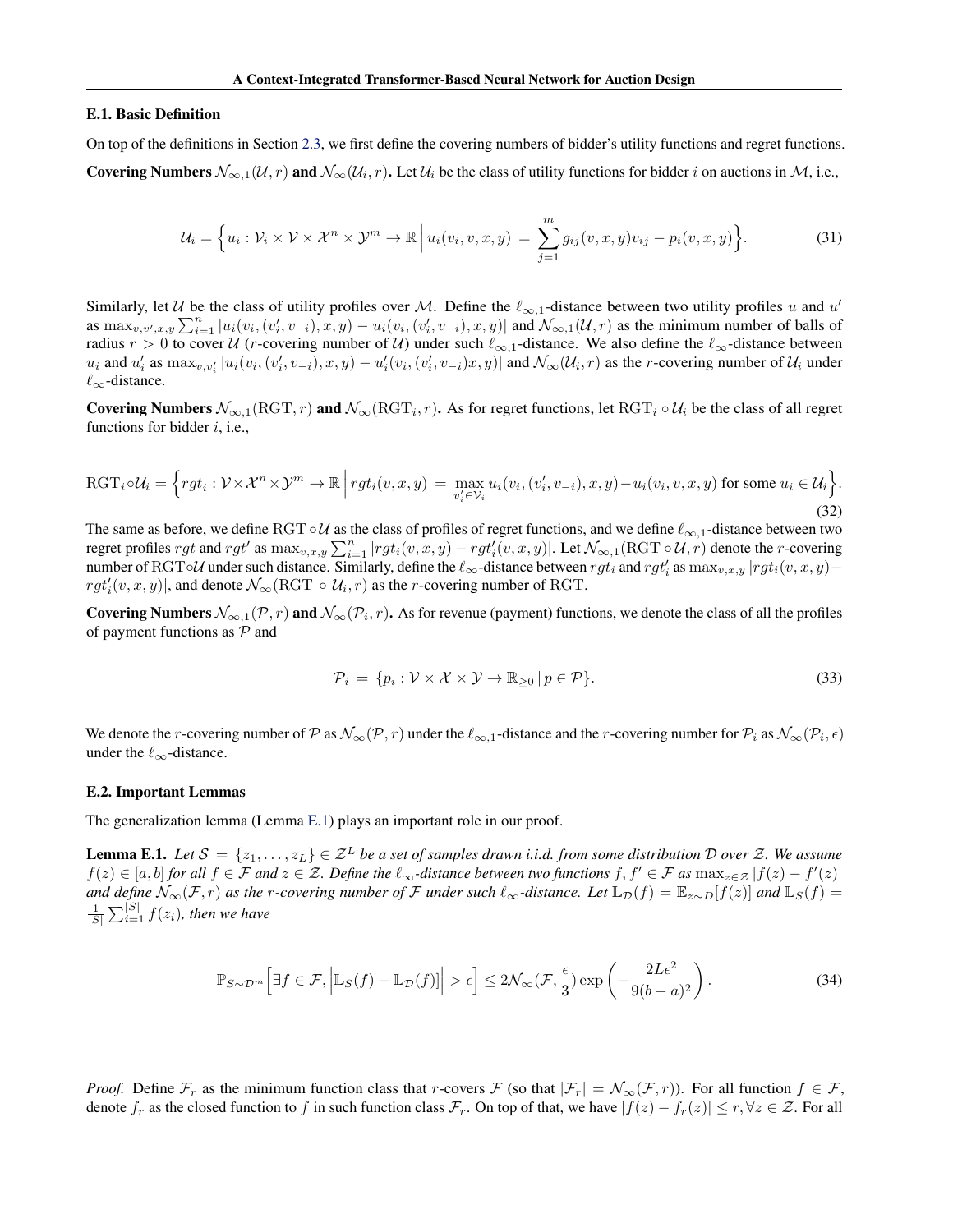$\epsilon > 0$ , set  $r = \frac{\epsilon}{3}$ , we get

$$
\mathbb{P}_{S \sim \mathcal{D}^{m}} \Big[ \exists f \in \mathcal{F}, \left| \mathbb{L}_{S}(f) - \mathbb{L}_{\mathcal{D}}(f) \right| \Big| > \epsilon \Big]
$$
  
\n
$$
\leq \mathbb{P}_{S \sim \mathcal{D}^{m}} \Big[ \exists f \in \mathcal{F}, \left| \mathbb{L}_{S}(f) - \mathbb{L}_{S}(f_{r}) \right| + \left| \mathbb{L}_{S}(f_{r}) - \mathbb{L}_{\mathcal{D}}(f_{r}) \right| + \left| \mathbb{L}_{\mathcal{D}}(f_{r}) - \mathbb{L}_{\mathcal{D}}(f) \right| \Big| > \epsilon \Big]
$$
  
\n
$$
\leq \mathbb{P}_{S \sim \mathcal{D}^{m}} \Big[ \exists f \in \mathcal{F}, r + \left| \mathbb{L}_{S}(f_{r}) - \mathbb{L}_{\mathcal{D}}(f_{r}) \right| + r > \epsilon \Big]
$$
  
\n
$$
\leq \mathbb{P}_{S \sim \mathcal{D}^{m}} \Big[ \exists f_{r} \in \mathcal{F}_{r}, \left| \mathbb{L}_{S}(f_{r}) - \mathbb{L}_{\mathcal{D}}(f_{r}) \right| > \frac{1}{3} \epsilon \Big], \quad r = \frac{\epsilon}{3}
$$
  
\n
$$
\leq \mathcal{N}_{\infty}(\mathcal{F}, \frac{\epsilon}{3}) \mathbb{P}_{S \sim \mathcal{D}^{m}} \Big[ \Big| \mathbb{L}_{S}(f) - \mathbb{L}_{\mathcal{D}}(f) \Big| > \frac{1}{3} \epsilon \Big]
$$
  
\n
$$
\leq 2\mathcal{N}_{\infty}(\mathcal{F}, \frac{\epsilon}{3}) \exp\left( -\frac{2L\epsilon^{2}}{9(b-a)^{2}} \right). \quad \text{(Hoeffding Inequality)}
$$

<span id="page-15-0"></span>The following two lemmas (Lemma [E.2](#page-15-0) and Lemma [E.3\)](#page-15-1) provides the covering numbers bound for payment and regret. **Lemma E.2.**  $\mathcal{N}_{\infty,1}(\mathcal{P}, \epsilon) \leq \mathcal{N}_{\infty,1}(\mathcal{M}, \epsilon)$ .

*Proof.* By the definition of the covering number for the auction class M, there exists a cover  $\hat{M}$  for M of size  $|\hat{M}| \leq$  $\mathcal{N}_{\infty,1}(\mathcal{M}, \epsilon)$  such that for any  $(g, p) \in \mathcal{M}$ , there is a  $(\hat{g}, \hat{p}) \in \hat{\mathcal{M}}$  for all  $v, x, y$ ,

$$
\sum_{i,j} |g_{ij}(v, x, y) - \hat{g}_{ij}(v, x, y)| + \sum_{i} |p_i(v, x, y) - \hat{p}_i(v, x, y)| \le \epsilon.
$$
 (36)

As a result, we can have  $\hat{\mathcal{P}} = \{ \hat{p} \mid (\hat{g}, \hat{p}) \in \hat{M} \}$ , then for any  $p \in \mathcal{P}$ , there exist a  $\hat{p} \in \hat{\mathcal{P}}$ , for all  $v, x, y$ ,

$$
\sum_{i} |p_i(v, x, y) - \hat{p}_i(v, x, y)| \le \epsilon.
$$
\n(37)

 $\Box$ 

 $\Box$ 

Therefore, we have  $\mathcal{N}_{\infty,1}(\mathcal{P}, \epsilon) \leq \mathcal{N}_{\infty,1}(\mathcal{M}, \epsilon)$ .

<span id="page-15-1"></span>**Lemma E.3.**  $\mathcal{N}_{\infty,1}(\text{RGT}\circ\mathcal{U},\epsilon) \leq \mathcal{N}_{\infty,1}(\mathcal{M},\frac{\epsilon}{2n}).$ 

*Proof.* The proof then proceeds in two steps:

- 1. bounding the covering number for each regret class RGT  $\circ U$  in terms of the covering number for individual utility classes  $U$ ;
- 2. bounding the covering number for the joint utility class  $U$  in terms of the covering number for  $M$ .

First we prove that  $\mathcal{N}_{\infty,1}(\operatorname{RGT}\circ \mathcal{U}, \epsilon) \leq \mathcal{N}_{\infty,1}(\mathcal{U}, \frac{\epsilon}{2}).$ 

By the definition of covering number  $\mathcal{N}_{\infty,1}(\mathcal{U}, r)$ , there exists a cover  $\hat{\mathcal{U}}$  with size at most  $\mathcal{N}_{\infty,1}(\mathcal{U}, \epsilon/2)$  such that for any  $u \in \mathcal{U}$ , there is a  $\hat{u} \in \mathcal{U}$  with

$$
\max_{v,v',x,y} \sum_{i=1}^{n} \left| u_i(v_i,(v'_i,v_{-i}),x,y) - \hat{u}_i(v_i,(v'_i,v_{-i}),x,y) \right| \le \frac{\epsilon}{2}.
$$
\n(38)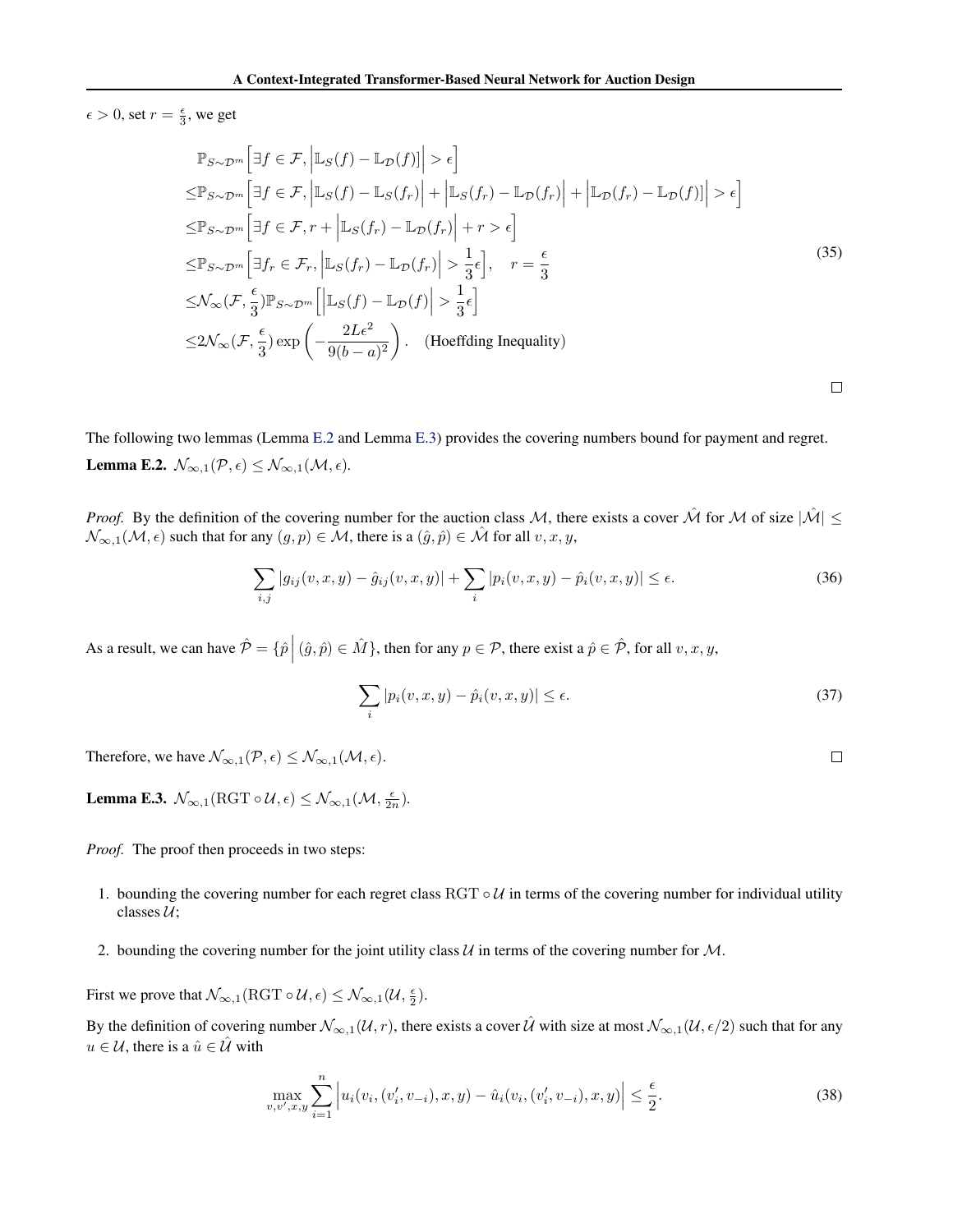For any  $u \in \mathcal{U}$ , taking  $\hat{u} \in \hat{\mathcal{U}}$  satisfying the above condition, then for any  $v, x, y$ , we have

$$
\begin{split}\n&\left|\max_{v'_{i}\in\mathcal{V}_{i}}\left(u_{i}(v_{i},(v'_{i},v_{-i}),x,y)-u_{i}(v_{i},(v_{i},v_{-i}),x,y)\right)-\max_{\bar{v}_{i}\in\mathcal{V}_{i}}\left(\hat{u}_{i}(v_{i},(\bar{v}_{i},v_{-i}),x,y)-\hat{u}_{i}(v_{i},(v_{i},v_{-i}),x,y)\right)\right| \\
&\leq \left|\max_{v'_{i}}u_{i}(v_{i},(v'_{i},v_{-i}),x,y)-\max_{\bar{v}_{i}}\hat{u}_{i}(v_{i},(\bar{v}_{i},v_{-i}),x,y)+\hat{u}_{i}(v_{i},(v_{i},v_{-i}),x,y)-u_{i}(v_{i},(v_{i},v_{-i}),x,y)\right| \\
&\leq \left|\max_{v'_{i}}u_{i}(v_{i},(v'_{i},v_{-i}),x,y)-\max_{\bar{v}_{i}}\hat{u}_{i}(v_{i},(\bar{v}_{i},v_{-i}),x,y)\right| + \left|\hat{u}_{i}(v_{i},(v_{i},v_{-i}),x,y)-u_{i}(v_{i},(v_{i},v_{-i}),x,y)\right| \\
&\leq \left|\max_{v'_{i}}u_{i}(v_{i},(v'_{i},v_{-i}),x,y)-\max_{\bar{v}_{i}}\hat{u}_{i}(v_{i},(\bar{v}_{i},v_{-i}),x,y)\right| + \max_{v'_{i}}\left|u_{i}(v_{i},(v'_{i},v_{-i}),x,y)-\hat{u}_{i}(v_{i},(v'_{i},v_{-i}),x,y)\right|. \n\end{split} \tag{39}
$$

Let  $v_i^* \in \arg \max_{v_i'} u_i(v_i, (v_i', v_{-i}), x, y)$  and  $\hat{v}_i^* \in \arg \max_{\bar{v}_i} \hat{u}_i(v_i, (\bar{v}_i, v_{-i}), x, y)$ , then

$$
\max_{v'_i} u_i(v_i, (v'_i, v_{-i}), x, y) - \max_{\bar{v}_i} \hat{u}_i(v_i, (\bar{v}_i, v_{-i}), x, y) = u_i(v_i, (v_i^*, v_{-i}), x, y) - \hat{u}_i(v_i, (\hat{v}_i^*, v_{-i}), x, y) \n\leq u_i(v_i, (v_i^*, v_{-i}), x, y) - \hat{u}_i(v_i, (v_i^*, v_{-i}), x, y) \n\leq \max_{v'_i} \left| u_i(v_i, (v'_i, v_{-i}), x, y) - \hat{u}_i(v_i, (v'_i, v_{-i}), x, y) \right| \n\max_{\bar{v}_i} \hat{u}_i(v_i, (\bar{v}_i, v_{-i}), x, y) - \max_{v'_i} u_i(v_i, (v'_i, v_{-i}), x, y) = \hat{u}_i(v_i, (\hat{v}_i^*, v_{-i}), x, y) - u_i(v_i, (v_i^*, v_{-i}), x, y) \n\leq \hat{u}_i(v_i, (\hat{v}_i^*, v_{-i}), x, y) - u_i(v_i, (\hat{v}_i^*, v_{-i}), x, y) \n\leq \max_{v'_i} \left| u_i(v_i, (v'_i, v_{-i}), x, y) - \hat{u}_i(v_i, (v'_i, v_{-i}), x, y) \right|.
$$
\n(40)

Thus,

$$
\left| \max_{v'_i} \left( u_i(v_i, (v'_i, v_{-i})) - u_i(v_i, (v_i, v_{-i})) \right) - \max_{\bar{v}_i} \left( \hat{u}_i(v_i, (\bar{v}_i, v_{-i})) - \hat{u}_i(v_i, (v_i, v_{-i})) \right) \right|
$$
  
\n
$$
\leq 2 \max_{v'_i} \left| u_i(v_i, (v'_i, v_{-i}), x, y) - \hat{u}_i(v_i, (v'_i, v_{-i}), x, y) \right|.
$$
\n(41)

Summing the inequalities by *i*, this completes the proof that  $\mathcal{N}_{\infty,1}(\mathrm{RGT} \circ \mathcal{U}, \epsilon) \leq \mathcal{N}_{\infty,1}(\mathcal{U}, \frac{\epsilon}{2})$ .

Next we prove that  $\mathcal{N}_{\infty,1}(\mathcal{U}, \epsilon) \leq \mathcal{N}_{\infty,1}(\mathcal{M}, \frac{\epsilon}{n}).$ 

By the definition of the covering number for the auction class M, there exists a cover  $\hat{\mathcal{M}}$  for M of size  $|\hat{\mathcal{M}}| \leq \mathcal{N}_{\infty,1}(\mathcal{M},\frac{\epsilon}{n})$ such that for any  $(g, p) \in \mathcal{M}$ , there is a  $(\hat{g}, \hat{p}) \in \hat{\mathcal{M}}$  for all  $v, x, y$ ,

$$
\sum_{i,j} |g_{ij}(v,x,y) - \hat{g}_{ij}(v,x,y)| + \sum_{i} |p_i(v,x,y) - \hat{p}_i(v,x,y)| \le \frac{\epsilon}{n}.
$$
 (42)

For all  $v \in \mathcal{V}$ ,  $v'_i \in \mathcal{V}_i$ ,

$$
\begin{split}\n& \left| u_i(v_i, (v_i', v_{-i}), x, y) - \hat{u}_i(v_i, (v_i', v_{-i}), x, y) \right| \\
&\leq \left| \sum_j \left( g_{ij}((v_i', v_{-i}), x, y) - \hat{g}_{ij}((v_i', v_{-i}), x, y) \right) v_{ij}' \right| + \left| p_i((v_i', v_{-i}), x, y) - \hat{p}_i((v_i', v_{-i}), x, y) \right| \\
&\leq \sum_j \left| g_{ij}((v_i', v_{-i}), x, y) - \hat{g}_{ij}((v_i', v_{-i}), x, y) \right| + \left| p_i((v_i', v_{-i}), x, y) - \hat{p}_i((v_i', v_{-i}), x, y) \right| \\
&\leq \frac{\epsilon}{n}.\n\end{split} \tag{43}
$$

Thus,

$$
\sum_{i=1}^{n} |u_i(v_i, (v'_i, v_{-i}), x, y) - \hat{u}_i(v_i, (v'_i, v_{-i}), x, y)| \le n \cdot \frac{\epsilon}{n} = \epsilon.
$$
 (44)